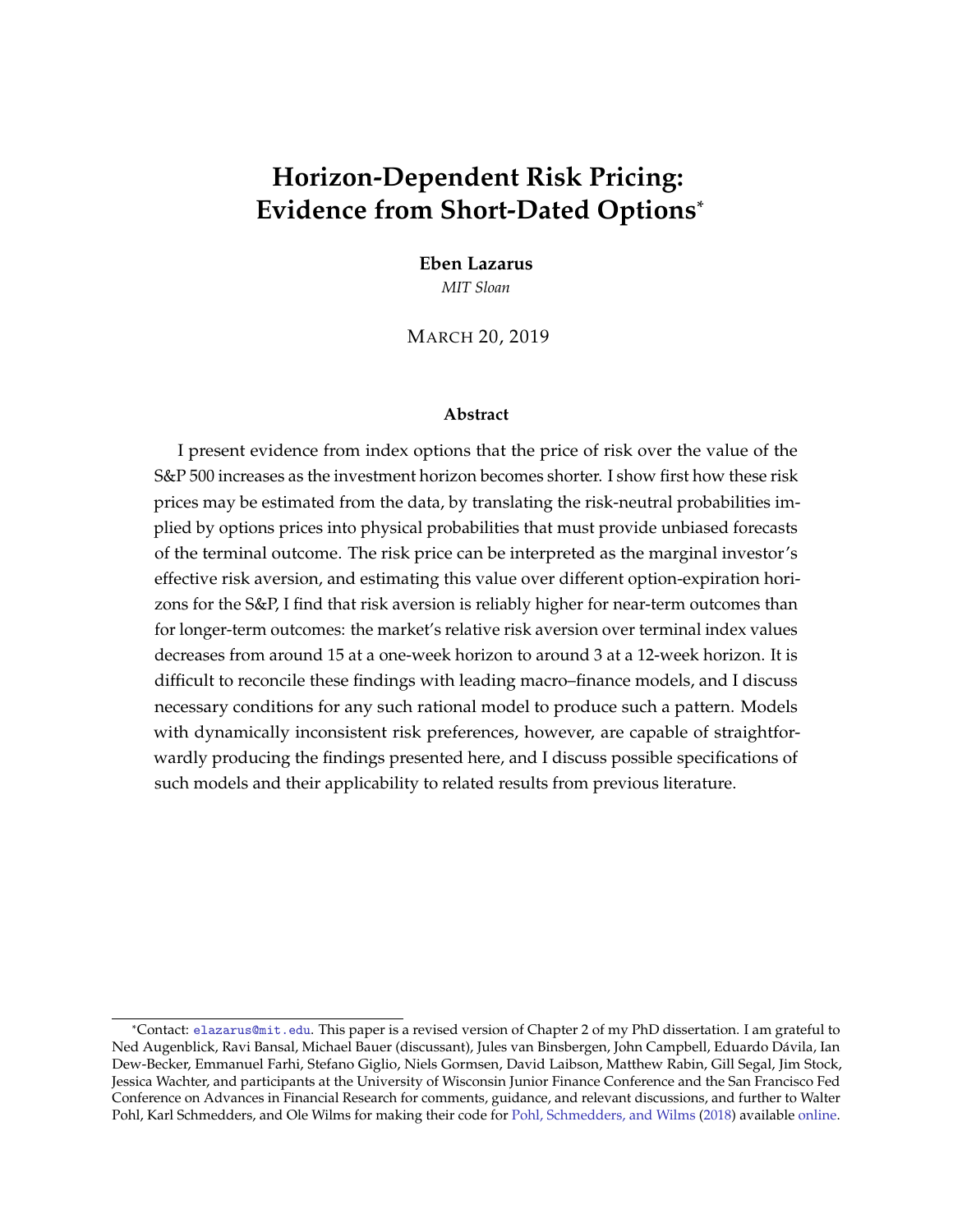# **1. Introduction**

How do people assess risky outcomes at different horizons? This question is central to understanding intertemporal choice in the face of risk, and it has accordingly received much attention in the recent finance literature. Several recent papers, beginning with [Binsbergen, Brandt, and Koijen](#page-23-0) [\(2012\)](#page-23-0), have argued that the term structure of equity returns is downward-sloping, with claims to near-term dividends (short-term *dividend strips*) exhibiting larger risk premia than longer-horizon claims on average.<sup>[1](#page-1-0)</sup> Such a finding may seem intuitive in light of the observed risk premium on value stocks, which tend to have shorter-duration cash flows than growth stocks [\(Campbell and](#page-24-0) [Vuolteenaho,](#page-24-0) [2004;](#page-24-0) [Lettau and Wachter,](#page-25-1) [2007\)](#page-25-1). But a downward-sloping equity term structure in fact runs counter to the predictions of many leading equilibrium asset-pricing models, and a subset of the recent literature has challenged the empirical finding on the grounds of measurement-error and sample-selection issues.<sup>[2](#page-1-1)</sup>

In this paper, I contribute to the evidence on risk pricing at different horizons by focusing specifically on digital (or binary) options over the market index value at short to medium horizons. I show how the market's effective risk aversion over the terminal index value may be estimated at varying horizons using these option prices, by translating the risk-neutral probabilities implied by options prices into physical probabilities that by definition provide unbiased forecasts of the terminal outcome. Then conducting such estimation using S&P 500 index options, I find evidence consistent with a downward-sloping term structure of risk prices, as the market's effective risk aversion is reliably higher for near-term outcomes than for longer-term outcomes. In particular, a statistic interpretable as relative risk aversion is estimated to be around 15 at a one-week horizon, but it decreases essentially monotonically to around 3 at a 12-week horizon.

The evidence I present extends previous findings along two dimensions. First, and most importantly, I show that the declining term structure of risk prices for binary options provides additional information on the source of the declining risk premium for dividend strips found in previous literature. The risk premium for a dividend strip at a given maturity depends on both risk preferences (roughly, the "price" of risk) and the data-generating process for consumption and dividends (roughly, the "quantity" of risk). For example, Hasler and Marfè [\(2016\)](#page-24-1) show that a rare-disasters model extended to allow for recoveries following a disaster is capable of producing a downward-sloping term structure of risk premia on dividend strips.<sup>[3](#page-1-2)</sup> Meanwhile, by considering binary options over the index value as in this paper, my finding of a downward-sloping term structure of risk prices is more difficult to rationalize by appealing to features of the data-generating process alone. Intuitively, considering binary options allows me to fix the riskiness of outcomes

<span id="page-1-0"></span> $^1$ In addition to [Binsbergen, Brandt, and Koijen](#page-23-0) [\(2012\)](#page-23-0), see, among others, [Binsbergen, Hueskes, Koijen, and Vrugt](#page-23-1) [\(2013\)](#page-23-1), [Binsbergen and Koijen](#page-23-2) [\(2017\)](#page-23-2), [Gormsen](#page-24-2) [\(2018\)](#page-24-2), and [Weber](#page-25-2) [\(2018\)](#page-25-2).

<span id="page-1-2"></span><span id="page-1-1"></span><sup>2</sup>See [Boguth, Carlson, Fisher, and Simutin](#page-23-3) [\(2012\)](#page-23-3), [Bansal, Miller, and Yaron](#page-23-4) [\(2017\)](#page-23-4), and [Song](#page-25-3) [\(2018\)](#page-25-3).

 $3$ The intuition can be expressed with a simple example following [Binsbergen et al.](#page-23-1) [\(2013\)](#page-23-1). Consider a disaster-andrecovery process such that if a disaster strikes consumption and dividends in period  $t + 1$ , then those values are expected to fully recover in  $t + 2$ . As of time  $t$ , the one-period dividend strip is fully exposed to the  $t + 1$  disaster risk, whereas the two-period strip is not, and it accordingly commands a lower premium.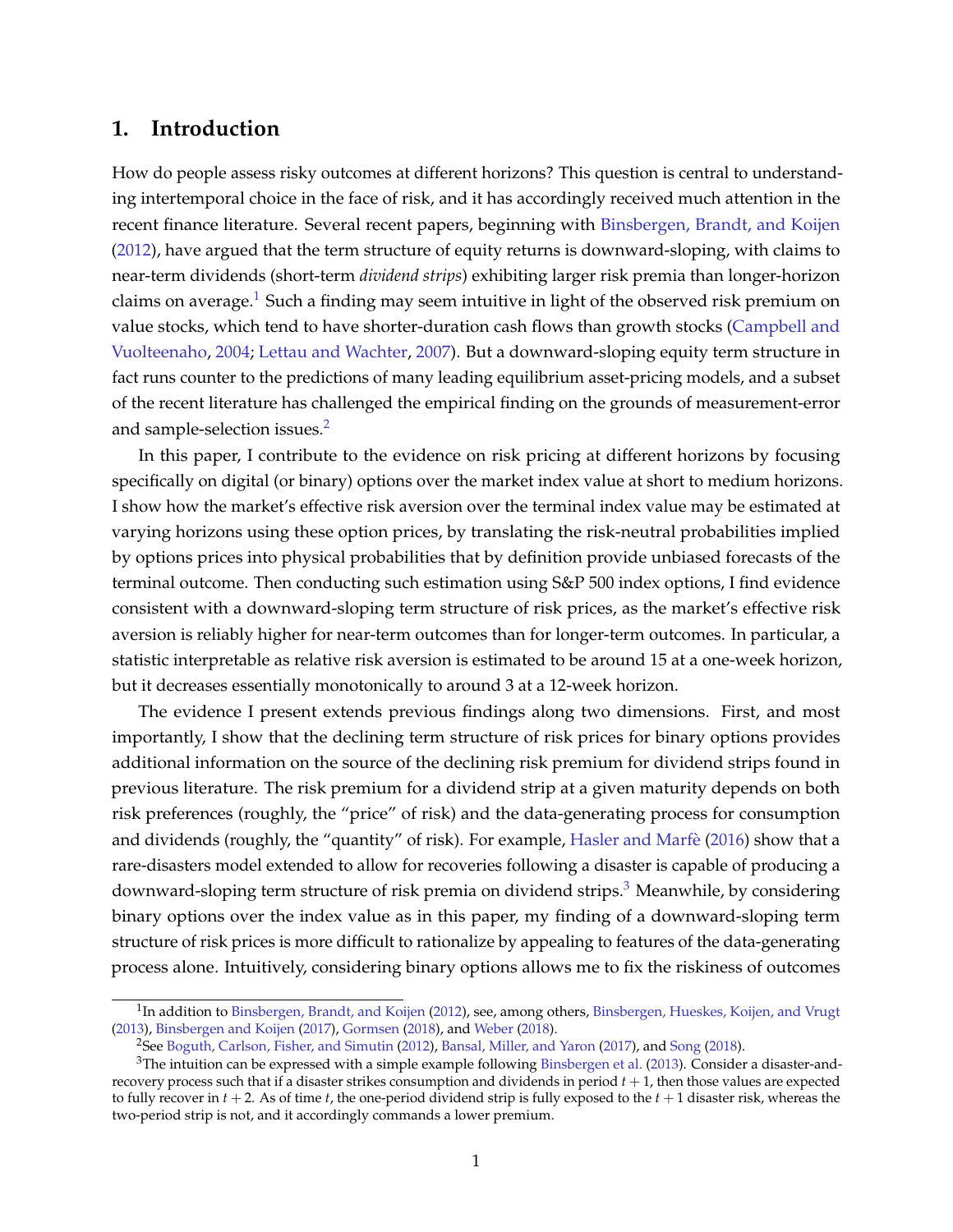across horizons on at least one dimension (in my case, the percent deviation in the index across the two possible index-value outcomes).

Second, the use of index options data leads me to consider risk pricing at the short end of the term structure. Previous literature has tended to focus on either medium- to long-maturity pricing (see [Footnote 1\)](#page-1-0) or very long-term pricing, as in the case of [Giglio, Maggiori, and Stroebel](#page-24-3) [\(2015\)](#page-24-3).<sup>[4](#page-2-0)</sup> In addition to providing new evidence for the shorter end of the term structure, these short-term options have the further advantage that they allow for risk-price estimation using the returns on buy-and-hold claims. This is in contrast to much of the literature examining longer maturities, where holding-period returns are used given the short time span of available observations. As discussed by [Boguth, Carlson, Fisher, and Simutin](#page-23-3) [\(2012\)](#page-23-3), this leads to possibly biased inference in the presence of measurement error, which is mitigated by using buy-and-hold returns, as done here. Further, I can account directly for the possibility of measurement error by instrumenting my main estimation equation with lagged risk-neutral probabilities, which I show does not affect the estimated results.<sup>[5](#page-2-1)</sup>

Summarizing my estimation procedure in a bit more detail (but without the full formal apparatus built up in [Section 2\)](#page-4-0), the key steps are as follows:

- 1. Options allow for bets over the future asset price, and thus the prices of these bets can be transformed into a probability distribution over the price at expiration using standard techniques.
- 2. This probability distribution (referred to as the *risk-neutral distribution*) can be transformed into a set of *conditional* probabilities over binary outcomes — in particular, the probability that the index return over a fixed horizon *T* will be *A* conditional on it being either *A* or *B* — as in [Augenblick and Lazarus](#page-23-5) [\(2018\)](#page-23-5).
- 3. These conditional risk-neutral probabilities (for now,  $\pi_t^*$  at date *t*) are in general distorted relative to the true *physical* probabilities ( $\pi$ <sup>*t*</sup>) over the binary outcome given the presence of risk aversion. In particular, it can be shown that there is a one-to-one relationship between  $\pi_t^*$ and  $\pi_t$  that depends only on the marginal investor's effective risk aversion over the binary (*A* vs. *B*) outcome.
- <span id="page-2-2"></span>4. The value  $\pi_t$  is unobserved, but it must be an unbiased forecast of the terminal outcome by definition. I can thus use the terminal outcomes themselves to estimate the degree of risk aversion embedded in  $\pi_t^*$  such that the implied  $\pi_t$  value has zero average forecast error for that terminal outcome (at all possible values of  $\pi_t^*$ ).
- 5. Varying *T* − *t* (or fixing *t* = 0 and varying *T*) allows for such estimation at varying horizons, holding fixed the binary return outcome.

<span id="page-2-0"></span> $4$ One exception is [Dew-Becker, Giglio, Le, and Rodriguez](#page-24-4) [\(2017\)](#page-24-4), who document a declining term structure of variance-risk prices over the first few monthly maturity horizons.

<span id="page-2-1"></span> $5$ See [Boguth, Carlson, Fisher, and Simutin](#page-23-6) [\(2011\)](#page-23-6) for an argument in favor of similar (though differently specified) instrumentation in a related context.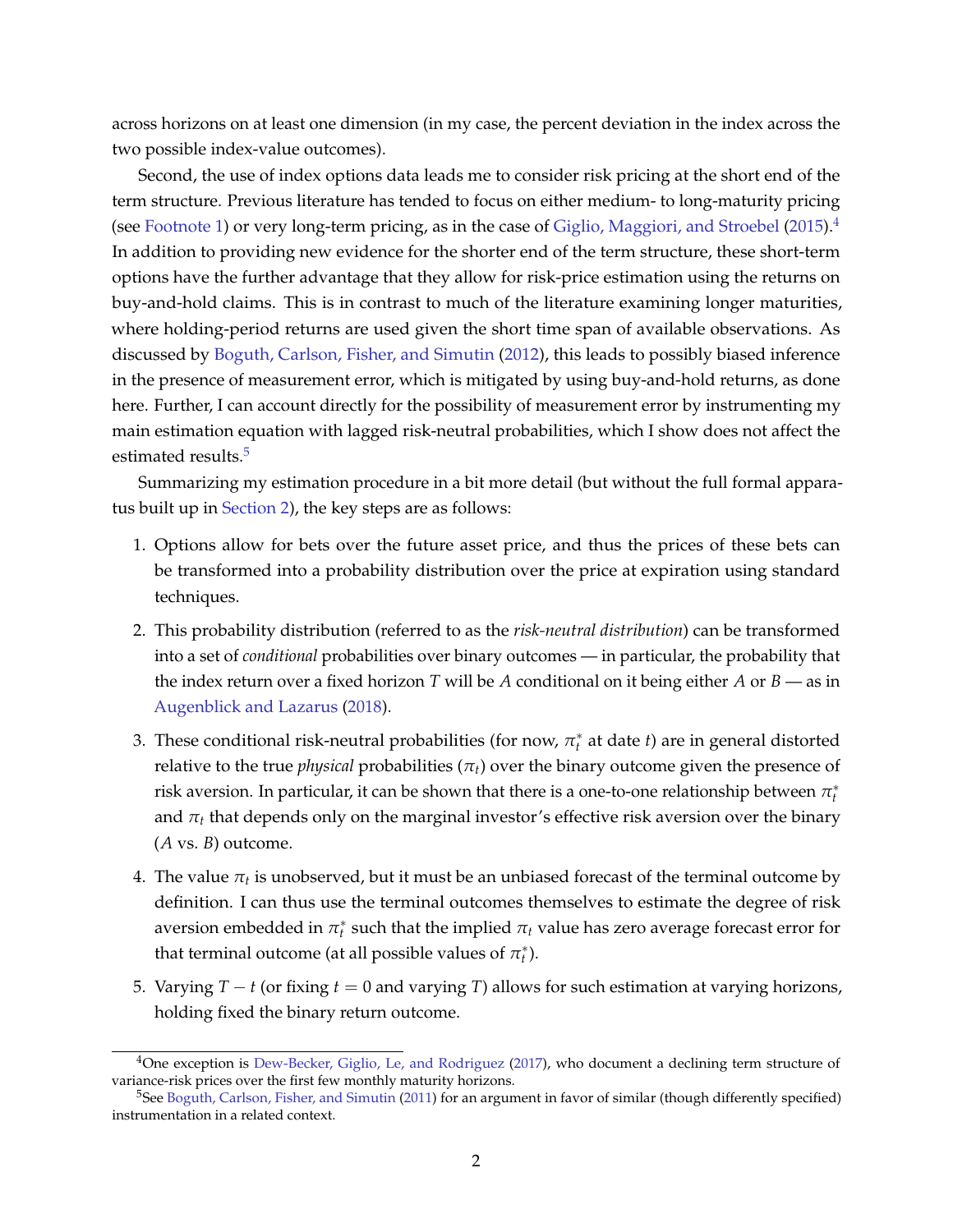The unbiased-forecast condition in [step](#page-2-2) [4](#page-2-2) can be estimated straightforwardly using the generalized method of moments.

This estimation procedure is similar in spirit to that of [Hansen and Jagannathan](#page-24-5) [\(1991\)](#page-24-5), who show how risk premia may be related to the variance of the SDF process. I am essentially using the estimated option risk premia at different horizons to obtain an estimate of the slope of the SDF across return states. Unlike in their setting, I obtain a point estimate rather than a bound, which is an advantage of this option-pricing setting since options allow me to condition on the terminal value itself. [Bliss and Panigirtzoglou](#page-23-7) [\(2004\)](#page-23-7) conduct similar estimation in an option-pricing setting closer to mine, focusing on average risk-aversion estimates and using stronger parametric testing assumptions, and see also Aït-Sahalia and Lo [\(1998\)](#page-23-8) and [Rosenberg and Engle](#page-25-4) [\(2002\)](#page-25-4) for estimation using yet-stronger assumptions on the underlying data-generating processes.

The proposed estimation method also resembles what some previous literature — see [Licht](#page-25-5)[enstein, Fischhoff, and Phillips](#page-25-5) [\(1977\)](#page-25-5) for an early reference — has referred to as "calibration," where individual forecast rationality is tested (in cases where probabilistic forecasts are directly observable) by testing whether, for example, a given event happens 30 percent of the time on average when a given forecaster gives that outcome a 30 percent ex-ante probability of occurring. As [Augenblick and Rabin](#page-23-9) [\(2018\)](#page-23-9) note, this estimation is extremely inefficient given that it occurs pointwise across the entire distribution of ex-ante probability forecasts. In my case, I effectively integrate across the entire distribution of ex-ante forecasts to obtain a single relevant moment condition at each horizon, which again yields an estimate of the SDF slope across return states at different horizons (rather than a test of rationality per se).

The question then becomes how to interpret the finding that risk aversion increases as the investment horizon becomes shorter. I first derive a necessary condition under which such a finding would arise naturally in a fully rational framework: it must be the case that risk aversion over the terminal return outcome decreases with marginal utility. Since most standard models feature contemporaneous increases in marginal utility and risk aversion during bad times, it is difficult (though not impossible) to reconcile my empirical findings with such models. By contrast, models with dynamically inconsistent risk preferences are capable of straightforwardly producing the findings I present. I argue that such models may be interpreted as reduced-form versions of models in which loss-averse agents narrowly frame the outcomes of individual gambles (see [Barberis and Huang,](#page-23-10) [2008;](#page-23-10) Rabin and Weizsäcker, [2009\)](#page-25-6), and that my empirical evidence points in favor of narrower framing at shorter horizons.

The remainder of the paper is organized as follows. [Section 2](#page-4-0) introduces the theoretical framework and derives moment conditions for estimating risk prices over index returns at varying horizons. [Section 3](#page-9-0) then describes the data and presents my main empirical results, while [Section 4](#page-12-0) discusses their interpretation in the context of various theoretical frameworks. [Section 5](#page-17-0) concludes. The [Appendix](#page-18-0) contains additional technical material.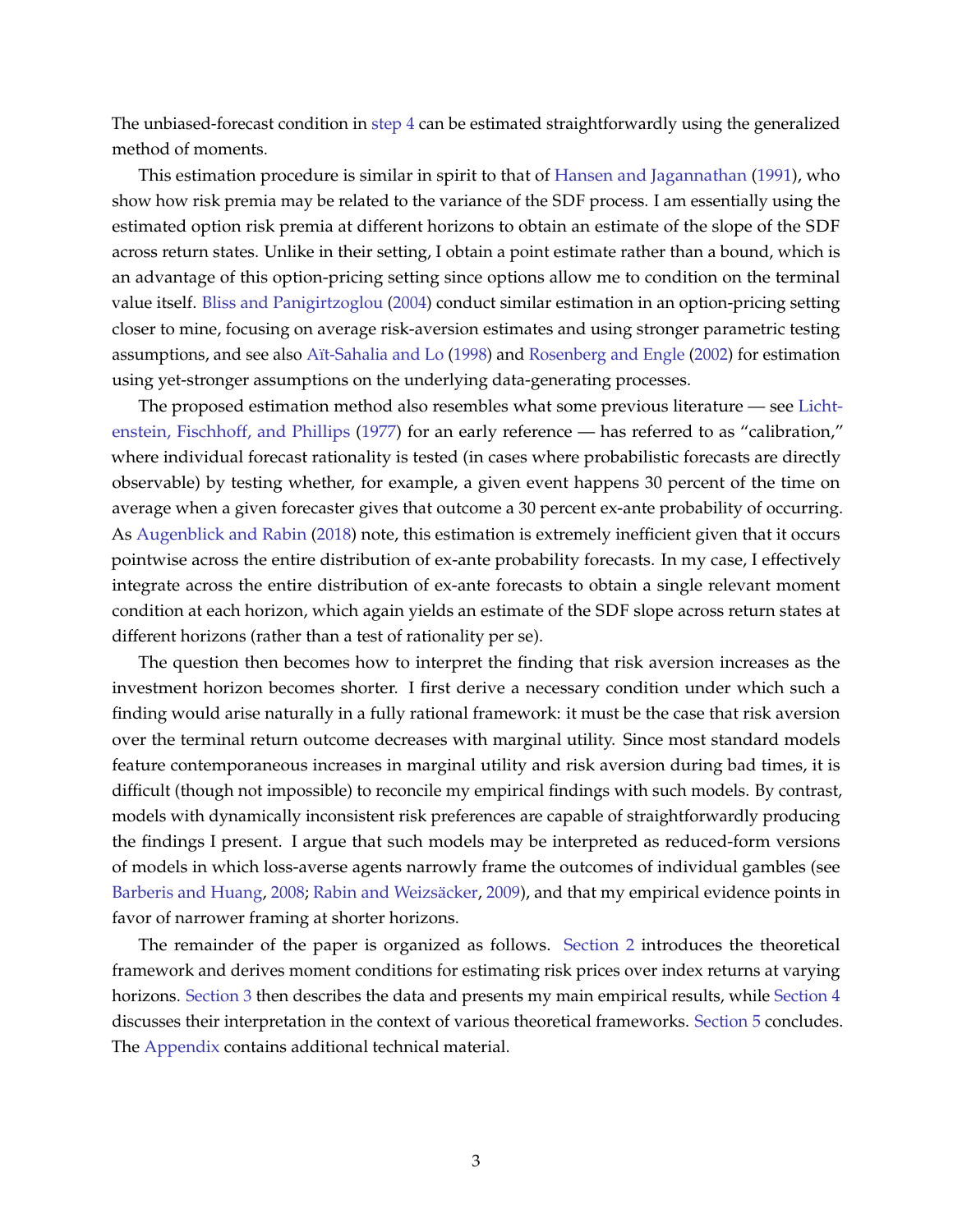## <span id="page-4-0"></span>**2. Framework for Estimation**

I first lay out the theoretical framework used to guide the estimation procedure. The setting, presented in [Section 2.1,](#page-4-1) is a slightly simplified version of the framework presented in [Augenblick](#page-23-5) [and Lazarus](#page-23-5) [\(2018\)](#page-23-5); I relegate additional technical detail to [Appendix A.1.](#page-18-1) [Section 2.2](#page-6-0) then discusses the estimation procedure.

### <span id="page-4-1"></span>**2.1. Theoretical Setting**

Consider a discrete-time economy with time  $t \in \{0, 1, 2, \ldots\}$ . Denote the ex-dividend value of the market index by *V<sup>t</sup>* . I will be concerned with the realization of uncertainty over the value *V<sup>T</sup>* for some option expiration date *T* (or, more generally, some set of option expiration dates {*T*}). Denote the set of possible terminal index values (or some subset thereof) by  $\mathcal{V}_T\equiv\{v_1,v_2,\ldots,v_J\},$   $^6$  $^6$  ordered such that  $v_1 < v_2 < \ldots < v_J$ , and consider two arbitrary adjacent members of this set,  $v_j$ ,  $v_{j+1}$ . Denoting the *physical* or *objective* probability measure by **P**, [7](#page-4-3) denote the time-*t* probability of the terminal index value being equal to *v<sup>j</sup>* , conditional on being either *v<sup>j</sup>* or *vj*+1, by

<span id="page-4-4"></span>
$$
\pi_{t,j} \equiv \mathbb{P}_t(V_T = v_j \,|\, V_T \in \{v_j, v_{j+1}\}).\tag{1}
$$

Under the absence of arbitrage, there exists a strictly positive *stochastic discount factor (SDF)* process  $\{M_t\}$  such that the time-*t* price of a claim to an arbitrary state-contingent payoff  $X_T$  is given by **E***<sup>t</sup>* [(*MT*/*Mt*)*XT*], where **E** is the expectation under **P**. This implies the existence of a *risk-neutral measure*  $\mathbb{P}^*$  such that the time-*t* price of the same payoff  $X_T$  can equivalently be written as  $\mathbb{E}_t^* [X_T]/R_t^f$ *f*<sub>*t,T</sub>, where*  $\mathbb{E}$ *\* is the expectation under*  $\mathbb{P}$ *\* and*  $R_t^f$ *</sub>*  $\int_{t,T}^{t}$  is the  $(T-t)$ -period gross risk-free rate at date *t*. Define the risk-neutral analogue to the conditional probability in [\(1\)](#page-4-4) as

<span id="page-4-6"></span>
$$
\pi_{t,j}^* \equiv \mathbb{P}_t^*(V_T = v_j \mid V_T \in \{v_j, v_{j+1}\}).
$$
\n(2)

This risk-neutral probability can be measured from the set of option prices on date *t* expiring on date *T* with different strikes *K*, using standard results as first presented by [Breeden and Litzenberger](#page-23-11)  $(1978).<sup>8</sup>$  $(1978).<sup>8</sup>$  $(1978).<sup>8</sup>$  $(1978).<sup>8</sup>$  It can be seen that

<span id="page-4-7"></span>
$$
\pi_{t,j}^* = \frac{\mathbb{E}_t[M_T/M_t | V_T = v_j]}{\mathbb{E}_t[M_T/M_t | V_T \in \{v_j, v_{j+1}\}]}\,\pi_{t,j}.\tag{3}
$$

<span id="page-4-2"></span> $6$ I treat the set of possible index values as countable to avoid additional technicalities and notational complication, but the analysis could be extended without loss to accommodate continuous state spaces.

<span id="page-4-5"></span><span id="page-4-3"></span><sup>&</sup>lt;sup>7</sup>More formally, I assume a discrete probability space  $(\Omega, \mathcal{F}, \mathbb{P})$  with filtration  $\mathbb{F} = {\{\mathcal{F}_t\}}_{t \in \mathbb{N}}$ .

<sup>&</sup>lt;sup>8</sup>For concreteness, a European call option on the index with strike price *K* (where  $K \in \mathcal{K} \subseteq \mathbb{R}_+$ ) has payoff  $X_{T,K}$  = max $\{V_T - K, 0\}$ . As above, see [Appendix A.1](#page-18-1) for further details.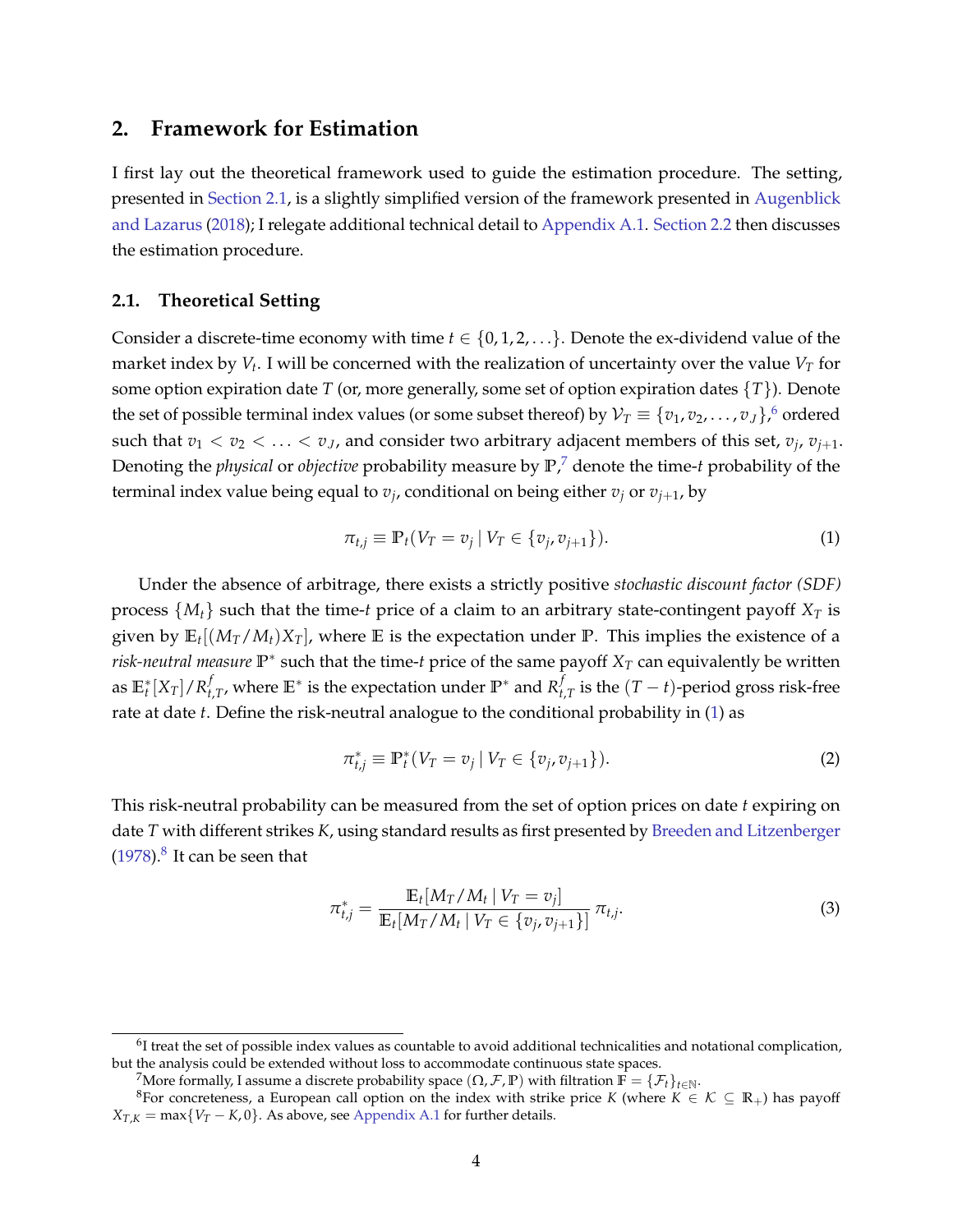An odds-ratio transformation of this equation yields

<span id="page-5-2"></span>
$$
\frac{\pi_{t,j}^*}{1 - \pi_{t,j}^*} = \phi_{t,T,j} \frac{\pi_{t,j}}{1 - \pi_{t,j}},
$$
\n
$$
\text{where } \phi_{t,T,j} \equiv \frac{\mathbb{E}_t[M_T/M_t \mid V_T = v_j]}{\mathbb{E}_t[M_T/M_t \mid V_T = v_{j+1}]}.
$$
\n(4)

The values  $\{\phi_{t,T,i}\}$  will be the objects of interest in the empirical exploration below. Intuitively, *φt*,*T*,*<sup>j</sup>* represents the price of risk over the bad (low-index-value) state relative to the good state, as encoded in the slope of the SDF across the two states. In the case in which a representative agent faces the consumption process {*Ct*} and has time-separable consumption utility and rational expectations, this value becomes  $\phi_{t,T,j} = \mathbb{E}_t[U'(C_T) | V_T = v_j]/\mathbb{E}_t[U'(C_T) | V_T = v_{j+1}]$ . With the additional restriction that the representative agent in fact has (indirect) utility over time-*T* wealth, with wealth equal to the market index value, then [Augenblick and Lazarus](#page-23-5) [\(2018,](#page-23-5) Proposition 5) show that relative risk aversion  $\gamma_{t,T,j} \equiv -v_j U''(v_j)/U'(v_j)$  is given to a first order around  $v_j$  by

<span id="page-5-0"></span>
$$
\gamma_{t,T,j} = \frac{\phi_{t,T,j} - 1}{(v_{j+1} - v_j)/v_j}.
$$
\n(5)

Relative risk aversion is proportional in this case to  $\phi_{t,T,j}$  – 1, as is intuitive given that this gives the percent decrease in marginal utility obtained by moving from the bad index outcome to the good outcome. To obtain relative risk aversion, this change in marginal utility must be normalized by the "consumption" increase in moving from the bad state to the good state, as in the denominator of [\(5\)](#page-5-0).

I will in particular be interested in how the price of risk  $\phi_{t,T,i}$  changes on average with the horizon *T* − *t*. [Augenblick and Lazarus](#page-23-5) [\(2018\)](#page-23-5) make the assumption, referred to there as *conditional transition independence*, that *φt*,*T*,*<sup>j</sup>* is constant over *t* for fixed *j* and *T*. I do not make such an assumption, and in fact one interpretation of the results below is that they provide direct empirical tests of that assumption. I do, however, make two simplifying assumptions as follows.

<span id="page-5-3"></span>**A**SSUMPTION 1 (*Scale Independence*). For arbitrary index-value pairs  $(v_j, v_{j+1})$  and  $(v_k, v_{k+1})$  for terminal date *T*, if  $v_{j+1}/v_j = v_k/v_{k+1}$ , then  $\phi_{t,T,j} = \phi_{t,T,k}$ . The contract of the contract of  $\|\cdot\|$ 

Given [\(5\)](#page-5-0), this assumption can be interpreted as a constant-relative-risk-aversion assumption. $^9$  $^9$  I will in fact assume that the set of possible terminal values  $V_T$  is equally (proportionally) spaced so that  $v_{j+1}/v_j = v_k/v_{k+1}$  for all *j*, *k*, as can be enforced by construction in the empirical implementation below. The value  $\phi_{t,T,j}$  can accordingly be written as  $\phi_{t,T}$ . The following assumption then allows for additional simplification.

<span id="page-5-4"></span><span id="page-5-1"></span><sup>&</sup>lt;sup>9</sup>The approximate constancy of the scale of the equity risk premium in the U.S. (see, for example, [Caballero, Farhi,](#page-24-6) [and Gourinchas,](#page-24-6) [2017,](#page-24-6) and [Martin,](#page-25-7) [2017\)](#page-25-7) can be taken as indirect evidence in favor of such scale independence, and see [Campbell](#page-24-7) [\(2017\)](#page-24-7) for further discussion.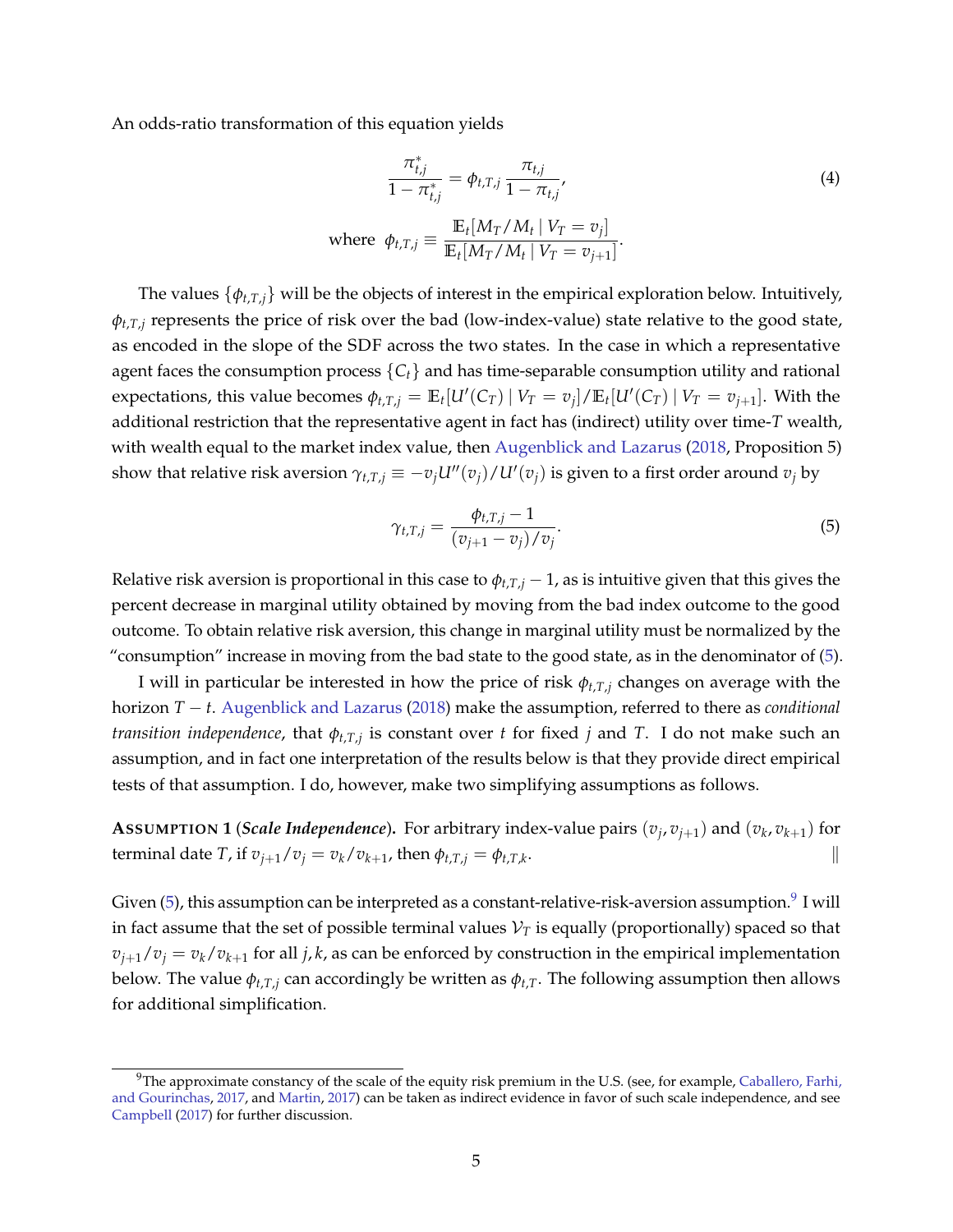**ASSUMPTION 2** (*Horizon Dependence*). The value  $\phi_{t,T}$  depends only on the horizon  $T - t$  for all dates and terminal dates, and accordingly write this vaue as  $\phi_{T-t}$ . . The contract of the contract of  $\|\cdot\|$ 

These two assumptions are made largely for the purposes of notational simplification and so that I can pool estimates across state pairs and expiration dates below. (I could, for example, instead simply define  $\phi_{T-t}\equiv\mathbb{E}[\phi_{t,T,j}]$ , where the average is taken over all dates and state pairs, and make appropriate stationarity assumptions so that the GMM procedure below provides a meaningful estimate of such an average.)

### <span id="page-6-0"></span>**2.2. Estimation of Horizon-Dependent Risk Pricing**

### **2.2.1. Moment Condition**

As discussed after equation [\(2\)](#page-4-6), option prices allow for essentially direct observation of risk-neutral probabilities (up to issues of measurement error, to be discussed below). But physical probabilities are unobservable, yielding a continuum of possible solutions to equation [\(4\)](#page-5-2), the mapping between physical and risk-neutral probabilities. A rewriting of that equation, however, makes clear how *φT*−*<sup>t</sup>* may nonetheless be estimated consistently in the data. First, rearrange that equation (applying [Assumptions 1](#page-5-3)[–2\)](#page-5-4) as

<span id="page-6-2"></span>
$$
\pi_{t,j} = \frac{\pi_{t,j}^*}{\pi_{t,j}^* + \phi_{T-t} (1 - \pi_{t,j}^*)}.
$$
\n(6)

Since  $\pi_{t,j} = \mathbb{E}_t[ \, \mathbb{1}\{V_T = v_j\} \mid V_T \in \{v_j, v_{j+1}\}]$  by definition, we have

<span id="page-6-1"></span>
$$
\mathbb{E}_{t}\left[\left|1\{V_{T}=v_{j}\}-\frac{\pi_{t,j}^{*}}{\pi_{t,j}^{*}+\phi_{T-t}(1-\pi_{t,j}^{*})}\right|V_{T}\in\{v_{j},v_{j+1}\}\right]=0.\tag{7}
$$

Note that the random variable  $1\{V_T = v_j\}$  is observable as of date *T*, as it simply indexes whether the terminal index value is equal to *v<sup>j</sup>* . Thus every value in [\(7\)](#page-6-1) is in principle observable aside from *πT*−*<sup>t</sup>* , so applying the law of iterated expectations to this equation yields a nonlinear moment condition for  $\phi_{T-t}$  that can be estimated using the generalized method of moments (GMM).

Economically, what this moment condition entails is estimation of the price-of-risk parameter needed to reconcile the ex-ante market forecast of the terminal outcome (as in  $\pi^*_{t,j}$ ) with the average outcomes themselves. One can see from [\(6\)](#page-6-2) that in general, given the ordering  $v_j < v_{j+1}$  so that  $\phi_{T-t}$  is likely greater than 1 in the presence of risk aversion,<sup>[10](#page-6-3)</sup> it is the case that  $\pi^*_{t,j} > \pi_{t,j}$ ; given my labeling,  $\pi^*_{t,j}$  is the risk-neutral probability for the "bad" state, which in general will be higher than the true physical probability of that state occurring given the insurance value embedded in a contract that pays off in a bad state of the world. That insurance value is indexed exactly by the value *φT*−*<sup>t</sup>* , and the moment condition implied by [\(7\)](#page-6-1) simply uses the insight that one can infer that

<span id="page-6-3"></span><sup>&</sup>lt;sup>10</sup>The "risk-aversion puzzle" documented by [Jackwerth](#page-24-8) [\(2000\)](#page-24-8) possibly confounds this general economic intuition, though see [Chabi-Yo, Garcia, and Renault](#page-24-9) [\(2008\)](#page-24-9) and [Linn, Shive, and Shumway](#page-25-8) [\(2018\)](#page-25-8) for evidence that this finding is not robust to proper conditioning on other date-*t* variables. Following these latter papers, it will be the case in my reported results that I do not observe any such risk-aversion puzzle, as my point estimates all indicate that  $\phi_{T-t} > 1$ .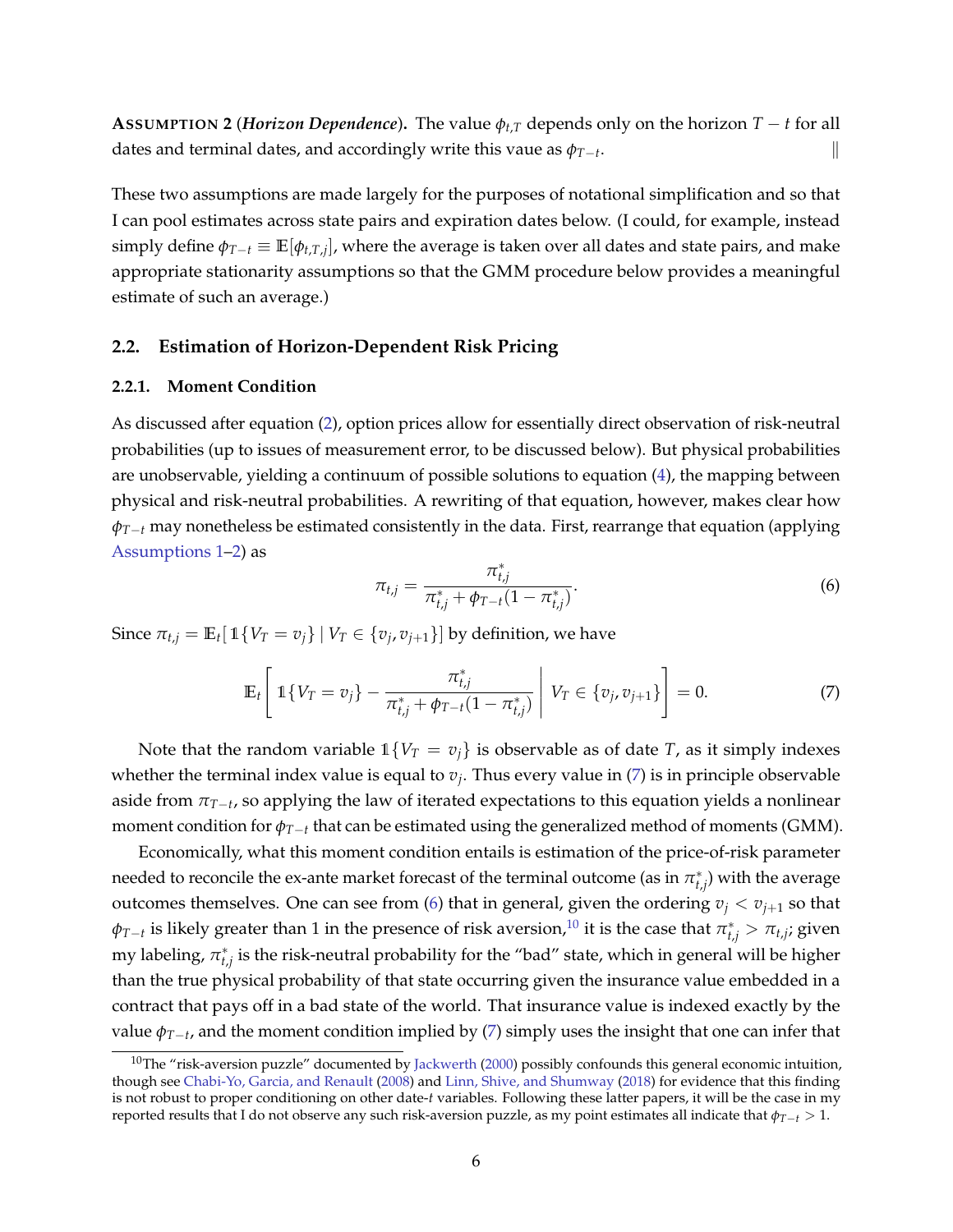insurance value by setting  $\phi_{T-t}$  such that the ex-post forecast errors between the implied  $\pi_{t,i}$  and the observed  $1\{V_T = v_j\}$  must be mean-zero. Since these forecast errors are orthogonal to date-*t* information by definition, there are no endogeneity-related concerns. $^{11}$  $^{11}$  $^{11}$  The data then provides quasi-experimental variation in the horizon  $T - t$ , as I can observe repeated iterations of [\(7\)](#page-6-1) for different forecast horizons with no ex-ante distinction between the data-generating processes on these different dates, allowing for estimation of *φT*−*<sup>t</sup>* across different horizons.

#### <span id="page-7-4"></span>**2.2.2. Measurement Error and an Implementable Orthogonality Condition**

One possible concern with such estimation is the likelihood of price measurement error affecting the measured risk-neutral probabilities in [\(7\)](#page-6-1) given, for example, market microstructure noise. Unlike in the case of [Augenblick and Lazarus](#page-23-5) [\(2018\)](#page-23-5), the GMM framework used here allows for me to account directly for this noise without needing to estimate its magnitude separately. First, assume that the observed conditional risk-neutral belief  $\hat{\pi}_{t,j}^*$  is measured with additive error with respect to the true value  $\pi_{t,j}^*$  used in [\(7\)](#page-6-1):

<span id="page-7-3"></span>
$$
\widehat{\pi}_{t,j}^* = \pi_{t,j}^* + \epsilon_{t,j},\tag{8}
$$

where  $\mathbb{E}[\epsilon_{t+k,j}\,\pi^*_{t+k',j}\,|\,V_T\in\{v_j,v_{j+1}\}]=0$  for all  $k,k'$ , and  $\epsilon_{t,j}$  follows an  $MA(q)$  for some value q. (This is a slight relaxation of the assumptions used for the noise process in [Augenblick and Lazarus,](#page-23-5) [2018,](#page-23-5) where it is effectively assumed that *et*,*<sup>j</sup>* follows an MA(0).) It is shown in [Appendix A.2](#page-19-0) that the observed analogue of the second term in [\(7\)](#page-6-1) is given by

<span id="page-7-5"></span>
$$
\frac{\widehat{\pi}_{t,j}^*}{\widehat{\pi}_{t,j}^* + \phi_{T-t}(1 - \widehat{\pi}_{t,j}^*)} = \frac{\pi_{t,j}^*}{\pi_{t,j}^* + \phi_{T-t}(1 - \pi_{t,j}^*)} + \epsilon_{t,j} + \underbrace{\mathcal{O}\left((\epsilon_{t,j} + (\phi_{T-t} - 1))^2\right)}_{\text{higher-order terms}}
$$
\n(9)

as  $\epsilon_{t,j} \to 0$  and  $\phi_{T-t} \to 1$ ,<sup>[12](#page-7-1)</sup> where the latter limit  $\phi_{T-t} = 1$  corresponds to the case of risk-neutrality as seen in  $(4)$ .

Thus equation [\(7\)](#page-6-1) can be re-expressed up to higher-order terms as

<span id="page-7-2"></span>
$$
\mathbb{E}_{t}\left[\left|1\{V_{T}=v_{j}\}-\frac{\widehat{\pi}_{t,j}^{*}}{\widehat{\pi}_{t,j}^{*}+\phi_{T-t}(1-\widehat{\pi}_{t,j}^{*})}\right|V_{T}\in\{v_{j},v_{j+1}\}\right]=-\epsilon_{t,j}.
$$
\n(10)

The risk-neutral probabilities used on the left side of this equation are now the observable values (inclusive of noise, unlike the ideal values used in [\(4\)](#page-5-2)). Since  $\epsilon_{t,j}$  is assumed to follow an MA(*q*), I can then form a set of unconditional moments by instrumenting using lagged values of  $\hat{\pi}^*_{t,j}$ , for any lags greater than *q*.

<span id="page-7-0"></span> $11$ If, however, the market systematically mis-forecasts future outcomes in one particular direction, then this will affect the estimated *φT*−*<sup>t</sup>* values, as these departures from rationality are embedded in the SDF sequence by construction. I discuss this possibility after presenting the empirical results below.

<span id="page-7-1"></span> $^{12}$ More formally, one may write the remainder term as  $\mathcal{O}((\|\epsilon_{t,j}\|+(\phi_{T-t}-1))^2)$  as  $\|\epsilon_{t,j}\|\to 0$  and  $\phi_{T-t}\to 1$ , where  $\|\epsilon_{t,j}\|$  indexes the bounds on  $\epsilon_{t,j}$ .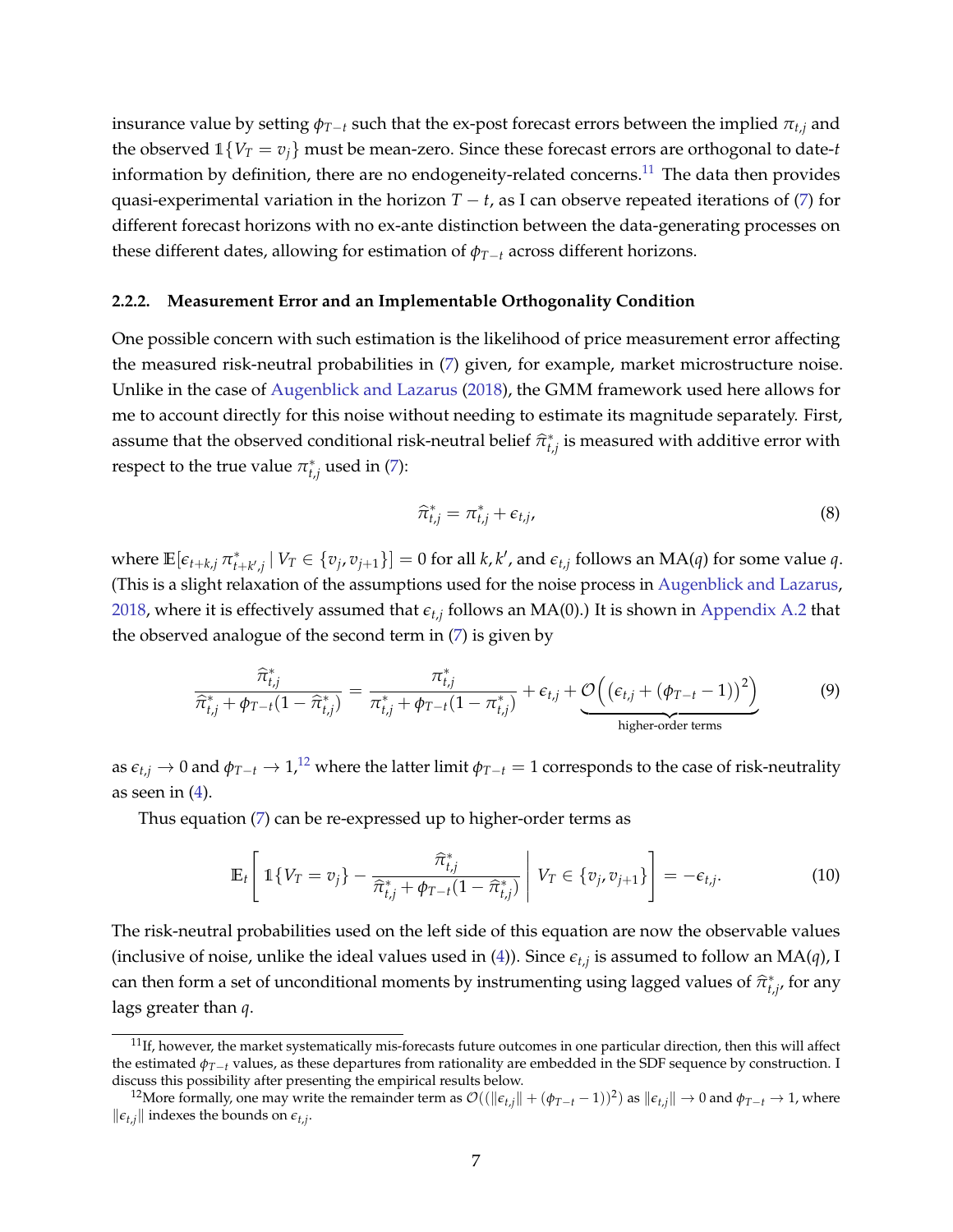That is, defining the *N*-dimensional instrument vector

$$
Z_{t,j} \equiv \begin{pmatrix} \widehat{\pi}_{t-q-1,j}^* \\ \vdots \\ \widehat{\pi}_{t-\overline{q},j}^* \end{pmatrix}
$$

for some  $\bar{q} > q$ , I can then obtain the time-unconditional orthogonality condition

$$
\mathbb{E}\left[\left(1\{V_T=v_j\}-\frac{\widehat{\pi}^*_{t,j}}{\widehat{\pi}^*_{t,j}+\phi_{T-t}(1-\widehat{\pi}^*_{t,j})}\right)Z_{t,j}\,\middle|\, V_T\in\{v_j,v_{j+1}\}\right]=0,
$$

or, using the definition of the conditional expectation,

<span id="page-8-0"></span>
$$
\mathbb{E}\left[\left(1\{V_T = v_j\} - \frac{\widehat{\pi}_{t,j}^*}{\widehat{\pi}_{t,j}^* + \phi_{T-t}(1 - \widehat{\pi}_{t,j}^*)}\,1\Big\{V_T \in \{v_j, v_{j+1}\}\right\}\right) Z_{t,j}\right] = 0. \tag{11}
$$

This unconditional moment restriction is now amenable to empirical estimation. Note from [\(10\)](#page-7-2) that the instrument  $Z_t = 1$  would in fact yield unbiased estimates of the parameter  $\phi_{T-t}$ . But it is advantageous to use lagged-value instruments given both (a) the efficiency gains from doing so [\(Hayashi and Sims,](#page-24-10) [1983;](#page-24-10) [Hansen,](#page-24-11) [1985\)](#page-24-11), and (b) the fact that they allow for overidentification tests for the joint hypothesis that [\(7\)](#page-6-1) and [\(8\)](#page-7-3) are correctly specified.

The moment condition [\(11\)](#page-8-0) can then be estimated over many expiration dates *T*, horizons *T* − *t*, and state pairs *j*. In particular, to account explicitly for the latter, denote a date-*T*-observable *M*-dimensional data vector by  $X_{t,T}$ , and define the function  $h: \mathbb{R}^M \times \mathbb{R} \to \mathbb{R}^{(J-1)\cdot N}$  as

$$
h(X_{t,T}, \phi_{T-t}) = \begin{pmatrix} \begin{pmatrix} \mathbb{1}\{V_T = v_1\} - \frac{\hat{\pi}_{t,1}^*}{\hat{\pi}_{t,1}^* + \phi_{T-t}(1-\hat{\pi}_{t,1}^*)} \mathbb{1}\{V_T \in \{v_1, v_2\}\} \end{pmatrix} \mathbb{T}^* \\ \begin{pmatrix} \mathbb{1}\{V_T = v_{J-1}\} - \frac{\hat{\pi}_{t,J-1}^*}{\hat{\pi}_{t,J-1}^* + \phi_{T-t}(1-\hat{\pi}_{t,J-1}^*)} \mathbb{1}\{V_T \in \{v_{J-1}, v_J\}\} \end{pmatrix} \mathbb{T}^* \end{pmatrix},
$$

where  $\overrightarrow{1}$  is an *N*-vector of ones. Define the full instrument vector  $Z_t = (Z'_{t,1}, \dots, Z'_{t,J-1})'$ . Then the moment condition from which I can estimate  $\phi_{T-t}$  for a given horizon  $T-t$  is

<span id="page-8-1"></span>
$$
\mathbb{E}\left[h(X_{t,T},\phi_{T-t})'Z_t\right] = 0. \tag{12}
$$

The expectation is taken over all pairs  $t = \tau_1$ ,  $T = \tau_2$  such that  $\tau_2 - \tau_1 = \kappa$ , in order to identify  $\phi_{\kappa}$ . One can then stack the moment condition in [\(12\)](#page-8-1) for values of  $\kappa = 1, 2, \ldots$ , to obtain horizondependent risk-price estimates, as I do in the estimation below.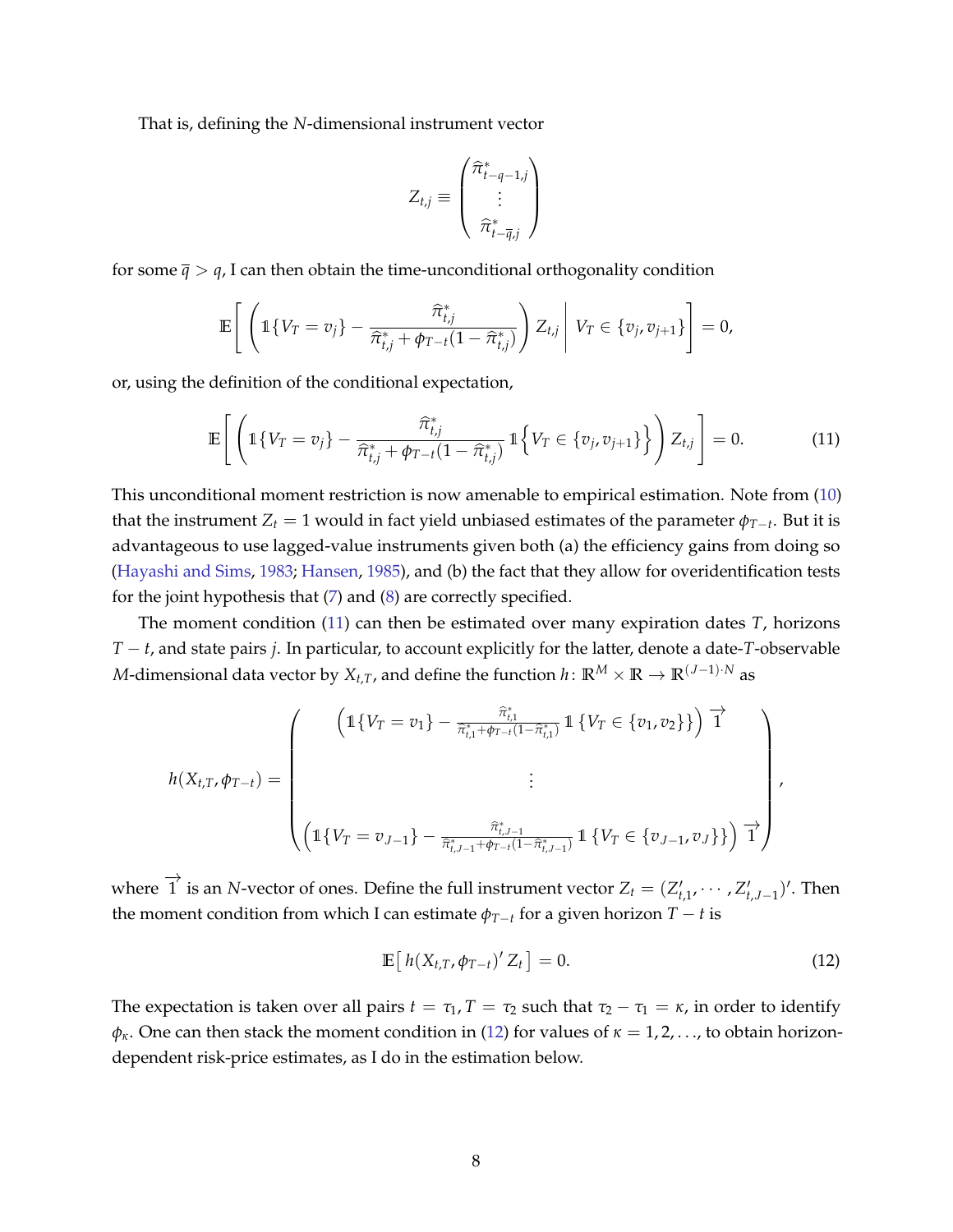# <span id="page-9-0"></span>**3. Empirical Estimation and Main Results**

#### **3.1. Data Description**

As in [Augenblick and Lazarus](#page-23-5) [\(2018\)](#page-23-5), I use S&P 500 index options data from the OptionMetrics database, which lists end-of-day bid and ask prices for European options on the index value over the sample January 1996–August 2015. This yields data for 4,949 trading dates and 685 expiration dates. I drop any options with bid prices of zero (or less than zero), with [Black–Scholes](#page-23-12) implied volatility of greater than 100 percent, or with greater than 12 weeks to maturity (given the relative lack of observations and statistical power beyond this maturity), and calculate each option's end-of-day price as the midpoint between its bid and ask prices.

For each observed expiration date *T* and associated initial option trading date 0, I define the relevant (sub)set of possible terminal index values for the remainder of the empirical analysis as

<span id="page-9-3"></span>
$$
\mathcal{V}_T = (V_0 R_{0,T}^f) \exp\Big(\big\{[-0.10, -0.08), [-0.08, -0.06), \dots, [0.06, 0.08), [0.08, 0.10)\big\}\Big). \tag{13}
$$

In words, state  $v_1$  is said to be realized when the gross index-price appreciation, in excess of the risk-free rate *R f*  $\int_{0.77}$ , is between exp(−0.1) and exp(−0.08), or equivalently when the log excess return is between -10% and -8%, and analogously for  $v_1$ , ...,  $v_{10}$ . Note that the states are equally spaced, as required by [Assumption 1.](#page-5-3) Further, I exclude all terminal states more than 10% out of the money (where moneyness is relative to a zero excess return) in either direction, in order to avoid excessive measurement error in the tails of the distribution, but this does not require any assumption that the full set of possible terminal states is itself finite.<sup>[13](#page-9-1)</sup>

I again follow the procedure in [Augenblick and Lazarus](#page-23-5) [\(2018\)](#page-23-5), due originally to [Malz](#page-25-9) [\(2014\)](#page-25-9) and building from the results of [Breeden and Litzenberger](#page-23-11) [\(1978\)](#page-23-11) discussed above after equation [\(2\)](#page-4-6), to obtain observed risk-neutral probabilities  $\hat{\pi}_{t,j}^*$  (where the terminal date *T* is suppressed for simplicity) from the relevant option-price cross-sections; see [Appendix A.3](#page-20-0) for detail. Note again that these risk-neutral probabilities are conditional on state *j* or  $j + 1$  being realized.<sup>[14](#page-9-2)</sup> I can also observe the realization of  $1\{V_T = v_j\}$  for all pairs *T*, *j* directly from the S&P 500 index price data for days on which the option settles at the end of the trading day, and I manually collect the settlement values for A.M.-settled options for this calculation from the Chicago Board Options Exchange website.

I exclude any *T*, *j* pairs for which  $V_T \notin \{v_j, v_{j+1}\}$ , since their contribution to the sample version of the moment condition in [\(11\)](#page-8-0) is identically zero. This leaves 549 observations (tuples (*t*, *T*, *j*)) at the one-day horizon, which declines monotonically to 222 observations at the 60-day horizon (equivalently, the 12-week horizon), which motivates my focus on 1- to 12-week horizons as above.

<span id="page-9-1"></span> $13$ Such an assumption is made, for example, by [Ross](#page-25-10) [\(2015\)](#page-25-10); see Borovička, Hansen, and Scheinkman [\(2016\)](#page-23-13) for a critical discussion.

<span id="page-9-2"></span><sup>&</sup>lt;sup>14</sup>I also keep only conditional risk-neutral beliefs  $\hat{\pi}_{t,j}^*$  for which the non-conditional terminal-state beliefs satisfy  $\hat{\pi}_t^*(V_T = v_j) + \hat{\pi}_t^*(V_T = v_j) \geqslant 5\%$ , in order to reduce measurement error.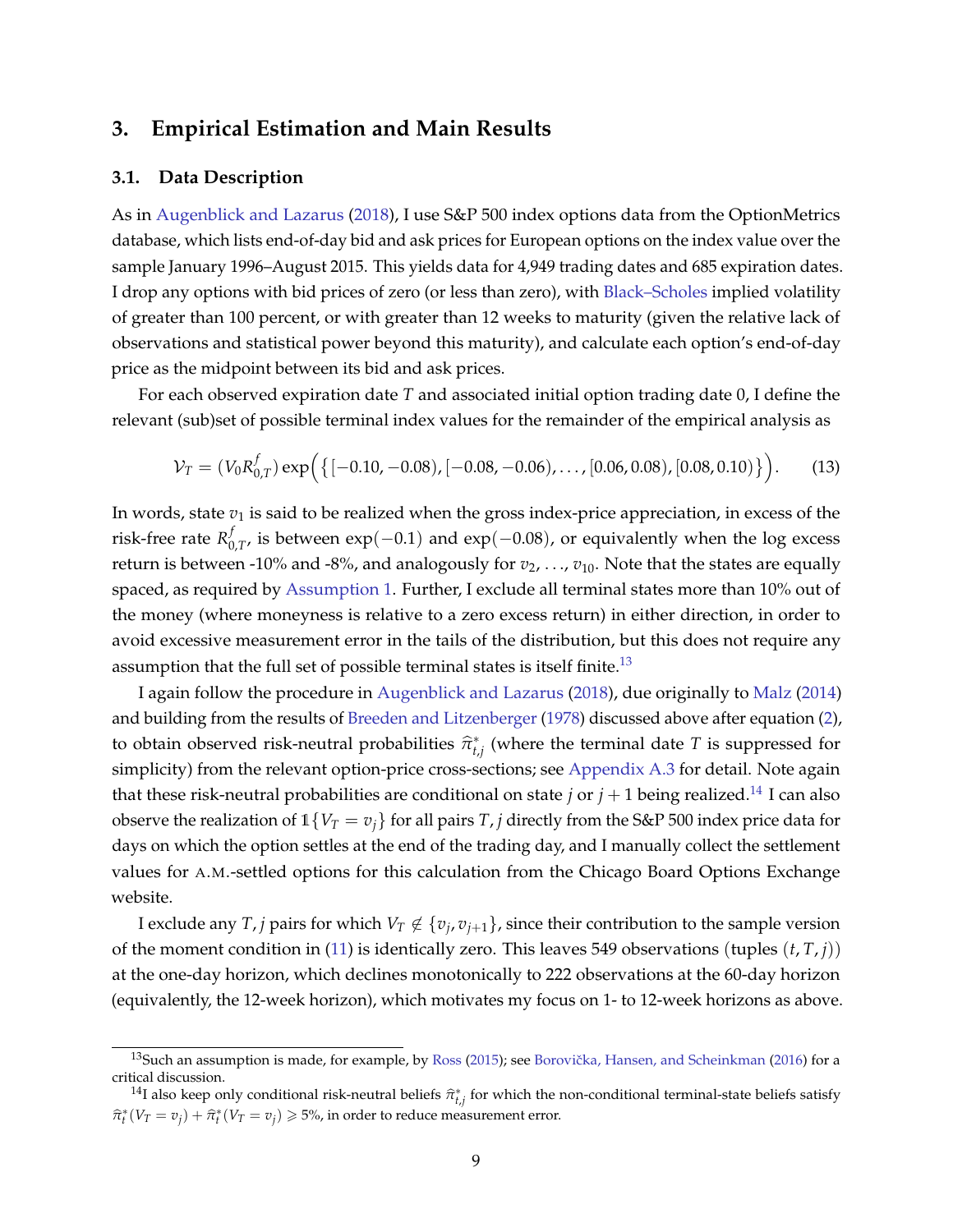#### **3.2. Estimation and Results**

I conduct estimation using GMM for sample counterparts of the moment condition [\(12\)](#page-8-1). I make one further simplification relative to [Assumptions 1–](#page-5-3)[2](#page-5-4) in this estimation: while I use daily data in constructing my sample moments,<sup>[15](#page-10-0)</sup> I restrict  $\phi_{T-t}$  to be fixed by weeks to expiration. Thus, for *T* − *t* in days, I set  $\phi_1 = \phi_2 = \ldots = \phi_5$ , and so on. In reporting results below, I in fact refer to  $\phi_1$  as the one-week-horizon estimated value, and so on through  $\phi_{12}$  for 12 weeks.

I apply this restriction for two main reasons. First, it greatly reduces the computational burden in estimation to decrease the number of estimated parameters by a factor of five (especially with respect to the bootstrap procedure used for inference), without sacrificing the essential economic insights of the estimation. Second, it allows me to obtain overidentifying restrictions even in the case where I use just one instrument (one lagged observed risk-neutral probability) for each moment equation, as is the case in my baseline estimation below.<sup>[16](#page-10-1)</sup>

In my baseline estimation, I use the five-day-lagged observed risk-neutral probability  $\hat{\pi}_{t-5,j}^*$ as an instrument in the moment equation for  $\hat{\pi}_{t,j}^*$ , following the discussion in [Section 2.2.2,](#page-7-4) this is equivalent to assuming an MA(4) measurement-noise process and setting  $\bar{q} = q + 1 = 5$ , and I can directly test this assumption by examining the *J*-statistic arising from GMM estimation. I have experimented as well with a wide range of different lagged values as instruments (as well as the case in which no instrument is used); in all these cases, the estimates exhibit essentially identical patterns to those shown in the baseline case in this section, with risk prices declining significantly by horizon, and those results are available upon request. Details of my estimation procedure, as well as my method of inference for the purpose of constructing confidence intervals, can be found in [Appendix A.4.](#page-21-0)

[Figure 1](#page-11-0) shows the main estimation results for  $\phi_k$  by week, along with pointwise 95% confidence intervals. I show the raw values  $\hat{\phi}_k$ , though the "price of risk" should in fact be thought of as  $\hat{\phi}_k - 1$ , given that  $\phi_k = 1$  corresponds to the case of risk neutrality and rational expectations, as can be seen in [\(4\)](#page-5-2). This case is shown with a dotted line in the figure.

We can see immediately a clear downward-sloping pattern of risk-price estimates as the horizon increases, at least until about the six-week point, beyond which the values are insignificantly different from 1. To give a sense of the economic magnitudes implied by these estimates, note from equation [\(5\)](#page-5-0) that we can interpret ( $\phi_k$  – 1) × 50 as the coefficient of relative risk aversion for an agent with utility over the index level itself, where the multiple 50 arises because I am using two-percentage-point bins as in [\(13\)](#page-9-3) so that  $(v_{i+1} - v_i)/v_i = 0.02$ . This yields point estimates for relative risk aversion of 14.7 at the one-week horizon (95 percent confidence interval [10.4, 18.9]), 9.5 at the two-week horizon (CI  $(6.4, 12.6)$ ), down to 3.4 at the 12-week horizon (CI  $(0.1, 6.6)$ ). The *J*-statistic resulting from this estimation has a *p*-value of 0.30, indicating little evidence against the

<span id="page-10-1"></span><span id="page-10-0"></span><sup>15</sup>That is, I have 60 moment conditions of the form [\(12\)](#page-8-1), one for each horizon *T* − *t* in days.

<sup>16</sup>In addition, as shown by [Plagborg-Møller](#page-25-11) [\(2016,](#page-25-11) Chapter 3), given that we have *a priori* reasons to believe that the prices of risk are smooth across horizons, there may be mean-squared-error benefits to imposing this smoothness, as I do here in a particularly simple way by pooling estimates across days by week to expiration.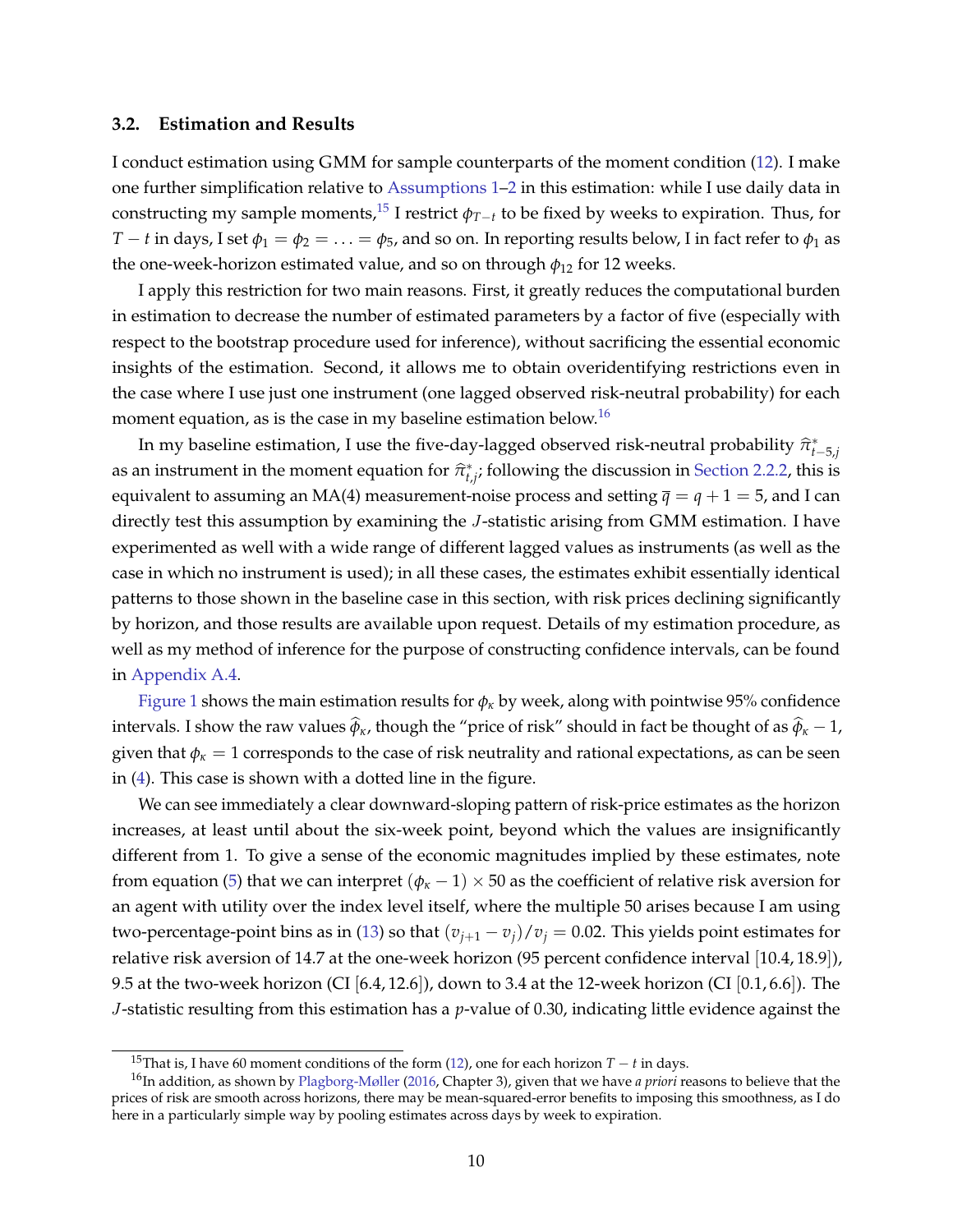<span id="page-11-0"></span>

*Notes:* Point estimates are constructed using two-step GMM, using the five-day-lagged observation as an instrument, on the sample counterparts of the moment conditions in equation [\(12\)](#page-8-1) in order to minimize forecast error. The price of risk parameter is constrained to be equal for all days within a given weekly horizon to expiration. Error bars show 95% confidence intervals, constructed using procedure in [Appendix A.4.](#page-21-0) See that appendix for further details.

joint hypothesis that [\(7\)](#page-6-1) and [\(8\)](#page-7-3) are correctly specified, with the noise process in [\(8\)](#page-7-3) following an  $MA(q)$ ,  $0 \le q \le 4$ , as assumed in my estimation.<sup>[17](#page-11-1)</sup>

In order to more formally assess whether the downward slope by horizon in [Figure 1](#page-11-0) is in fact a statistically robust finding across horizons, I estimate the following regression:

<span id="page-11-2"></span>
$$
\widehat{\phi}_{\kappa} = \alpha + \beta \kappa + \varepsilon_{\kappa}.\tag{14}
$$

That is, I run a regression of the estimated risk prices on a constant and a "horizon trend" *κ*, testing whether the trend  $\beta$  is significantly different than zero. For inference I use the block bootstrap discussed in [Appendix A.4:](#page-21-0) I re-estimate *φ<sup>κ</sup>* on 500 redrawn bootstrap samples, rerun the regression [\(14\)](#page-11-2) within each of these samples, and then calculate the distribution of the statistic  $\widehat{\beta}^* - \widehat{\beta}$ , where  $\widehat{\beta}^*$  is the bootstrap estimate for  $\beta$  and  $\widehat{\beta}$  is the estimate in the original sample.

<span id="page-11-1"></span><sup>&</sup>lt;sup>17</sup>Further, none of the *J*-statistics across the robustness checks I have conducted (available upon request) reject that joint hypothesis at any conventional significance level. For simplicity, these *p*-values are constructed using asymptotic  $\chi^2$  critical values as originally developed by [Hansen](#page-24-12) [\(1982\)](#page-24-13) and applied in [Hansen and Singleton](#page-24-13) (1982), and which may be problematic in time-series contexts; see, e.g., [Hall and Horowitz](#page-24-14) [\(1996\)](#page-24-14), [Sun and Kim](#page-25-12) [\(2012\)](#page-25-12), [Lazarus, Lewis, and](#page-24-15) [Stock](#page-24-15) [\(2017\)](#page-24-15). As documented in those papers, however, *over* rejection tends to be the issue when using  $\chi^2$  critical values, so the fact that I am not rejecting the null suggests that this concern is not binding in the current setting.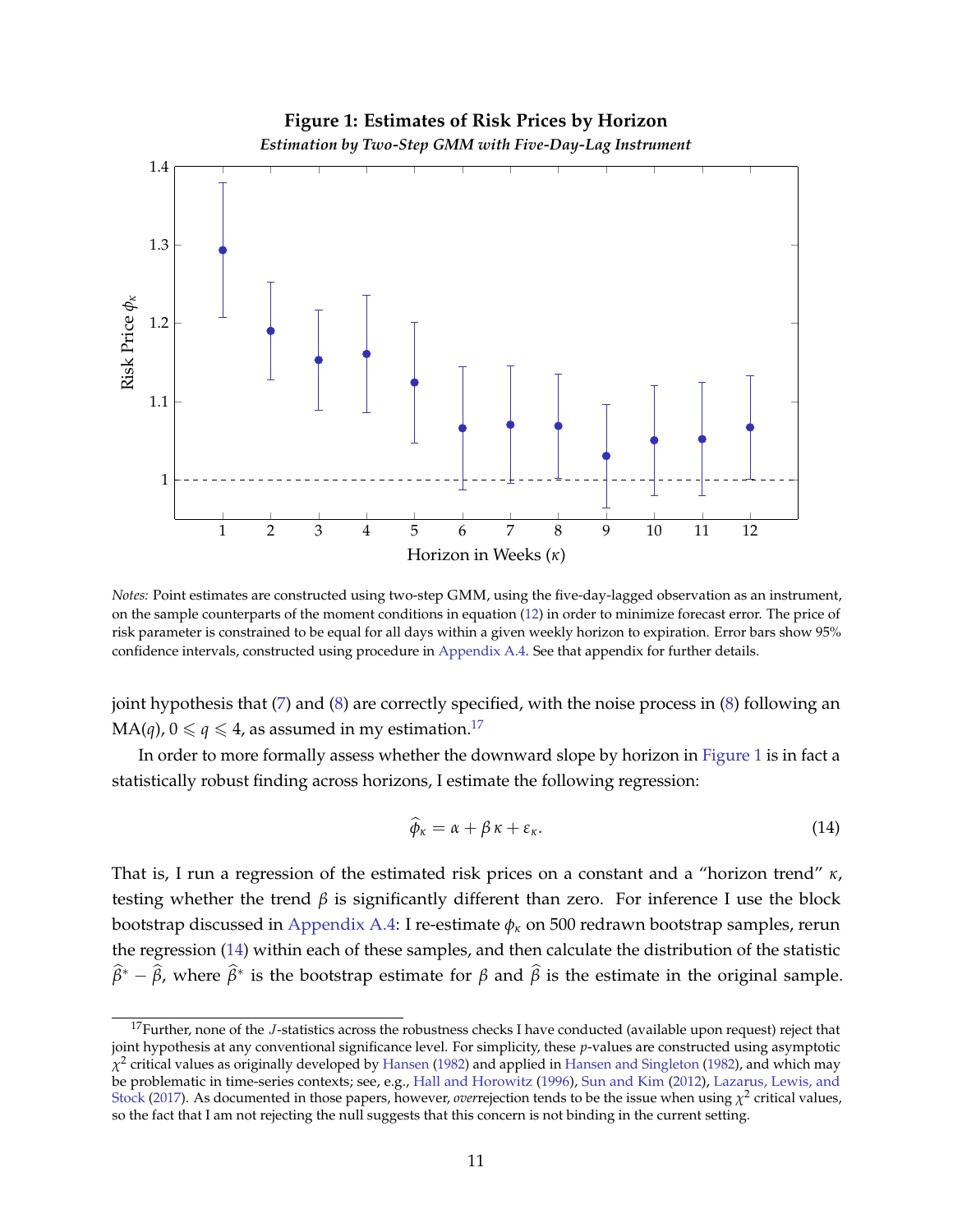Denoting by  $q^*(\cdot)$  the quantile function of the bootstrap distribution of  $\widehat{\beta}^* - \widehat{\beta}$ , I then calculate the 95% confidence interval as  $[\hat{\beta} - q^*(0.975), \hat{\beta} - q^*(0.025)].$ 

Conducting the above procedure, I obtain

$$
\hat{\beta} = -0.018,
$$
  
95 percent CI [-0.041, -0.007].

That is, the risk prices are estimated to decrease by roughly 0.02 by week to expiration (or, in terms of relative risk aversion, roughly 1 per week), and this is estimated as significantly different from zero in a two-sided 95 percent test. I thus conclude that risk pricing is horizon-dependent, with greater prices of risk at short horizons, and the remainder of the paper discusses how to interpret this finding.

### <span id="page-12-0"></span>**4. Interpretation of Empirical Results**

### **4.1. Rationalizing the Data in a Standard Framework**

I begin by asking what features a standard, rational-expectations asset-pricing framework would require in order to generate the finding documented in [Section 3.](#page-9-0) For this purpose, it is useful to consider a simple example. Assume a two-period horizon,  $T = 2$ , and two possible terminal index values  $V_2$ , denoted *L*, *H*, where  $L < H$ , with equal ex-ante probabilities. The terminal index values are not perfect proxies for the representative agent's marginal utility and the SDF. In particular, assume that there are two possible SDF realizations in each state, denoted as follows:

$$
M_2 = \begin{cases} \mathfrak{a}_L & \text{with date-0 probability } 0.5\\ \mathfrak{b}_L & \text{with date-0 probability } 0.5 \end{cases} \quad \text{if } V_2 = L,
$$
  

$$
M_2 = \begin{cases} \mathfrak{a}_H & \text{with date-0 probability } 0.5\\ \mathfrak{b}_H & \text{with date-0 probability } 0.5 \end{cases} \quad \text{if } V_2 = H.
$$

Normalize  $M_0 = M_1 = 1$ ; this normalization is without loss of generality for determining conditional risk-neutral probabilities, since these depend only on  $\mathbb{E}_t[M_2 \mid V_2=L]/\mathbb{E}_t[M_2 \mid V_2=H]$ , as can be seen in  $(4)$ .

The information and probability structure is illustrated graphically in [Figure 2.](#page-13-0) I assume that as of date 1, there is no information revealed about whether the terminal index value will be *L* or *H*, so that those probabilities stay at  $0.5<sup>18</sup>$  $0.5<sup>18</sup>$  $0.5<sup>18</sup>$  but it is revealed what the SDF realization will be conditional on each state being realized: the representative agent learns either that  $a_j$  will be realized if  $V_2 = j$ is realized for  $j = L$ , *H* (i.e.,  $a_L$  in state *L* or  $a_H$  in *H*), or that  $b_j$  will be realized if *j* is realized.

Since state *L* is the bad wealth state, set  $a_L > a_H$ ,  $b_L > b_H$ , and we can label  $b_i$  as the bad

<span id="page-12-1"></span> $18$ This is an appropriate assumption given the finding in the previous section that risk aversion is higher on average for each fixed value *πt*,*<sup>j</sup>* across the entire set of possible probabilities, though see the discussion below in [Footnote 19.](#page-14-0)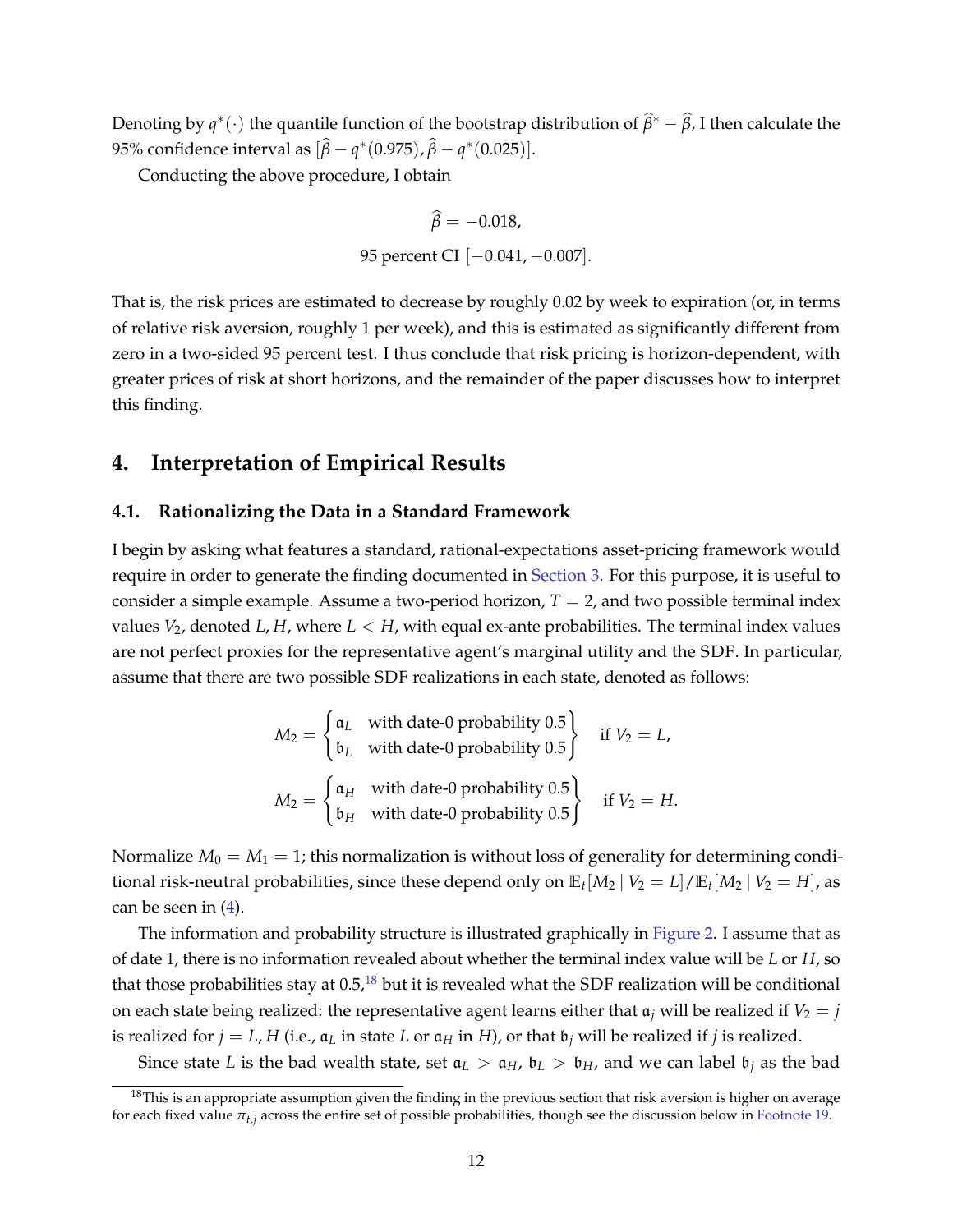<span id="page-13-0"></span>



marginal-utility state in either case (corresponding to, e.g., high stochastic volatility, low long-run growth, lower surplus consumption in a model with habit formation), so that  $\mathfrak{b}_j > \mathfrak{a}_j$  for  $j = L$ , H.

I can now ask under what conditions it would be the case that  $\phi_0 < \mathbb{E}_0[\phi_1]$ , where, as originally introduced in [Section 2.1,](#page-4-1)

$$
\phi_t \equiv \frac{\mathbb{E}_t[M_2 \mid V_T = L]}{\mathbb{E}_t[M_2 \mid V_T = H]}.
$$

As can be seen from [Figure 2,](#page-13-0) the condition  $\phi_0 < \mathbb{E}_0[\phi_1]$  can be stated as

$$
\phi_0=\frac{\mathfrak{a}_L+\mathfrak{b}_L}{\mathfrak{a}_H+\mathfrak{b}_H}<\frac{1}{2}\frac{\mathfrak{a}_L}{\mathfrak{a}_H}+\frac{1}{2}\frac{\mathfrak{b}_L}{\mathfrak{b}_H}=\mathbb{E}_0[\phi_1],
$$

which, under the normalization  $\mathfrak{b}_j > \mathfrak{a}_j$  for  $j = L$ , *H*, yields, after simplification,

$$
\frac{\mathfrak{a}_L}{\mathfrak{a}_H} > \frac{\mathfrak{b}_L}{\mathfrak{b}_H}.
$$

That is, denoting  $\phi_1$  at the upper node for  $t = 1$  by  $\phi_\mathfrak{a}$ , and similarly for the lower node by  $\phi_\mathfrak{b}$ , it must be the case that  $\phi_a > \phi_b$ .

Economically, what this requires is that risk aversion over the terminal index value be *higher* when the agent receives information that times are *good* in the sense that the part of marginal utility unrelated to the index return is expected to be low. The long-horizon gamble on the goodstate outcome must be a good hedge (relative to the bad-state outcome) against bad intermediate marginal-utility news in order to generate a negative risk premium for the holding-period return on this gamble. (Note that this must be the case given that we observe increasing risk premia for such a gamble, held to maturity, in the data as the horizon becomes shorter.) That is, when an agent receives bad news about marginal utility, it must be the case that the relative price of the good-state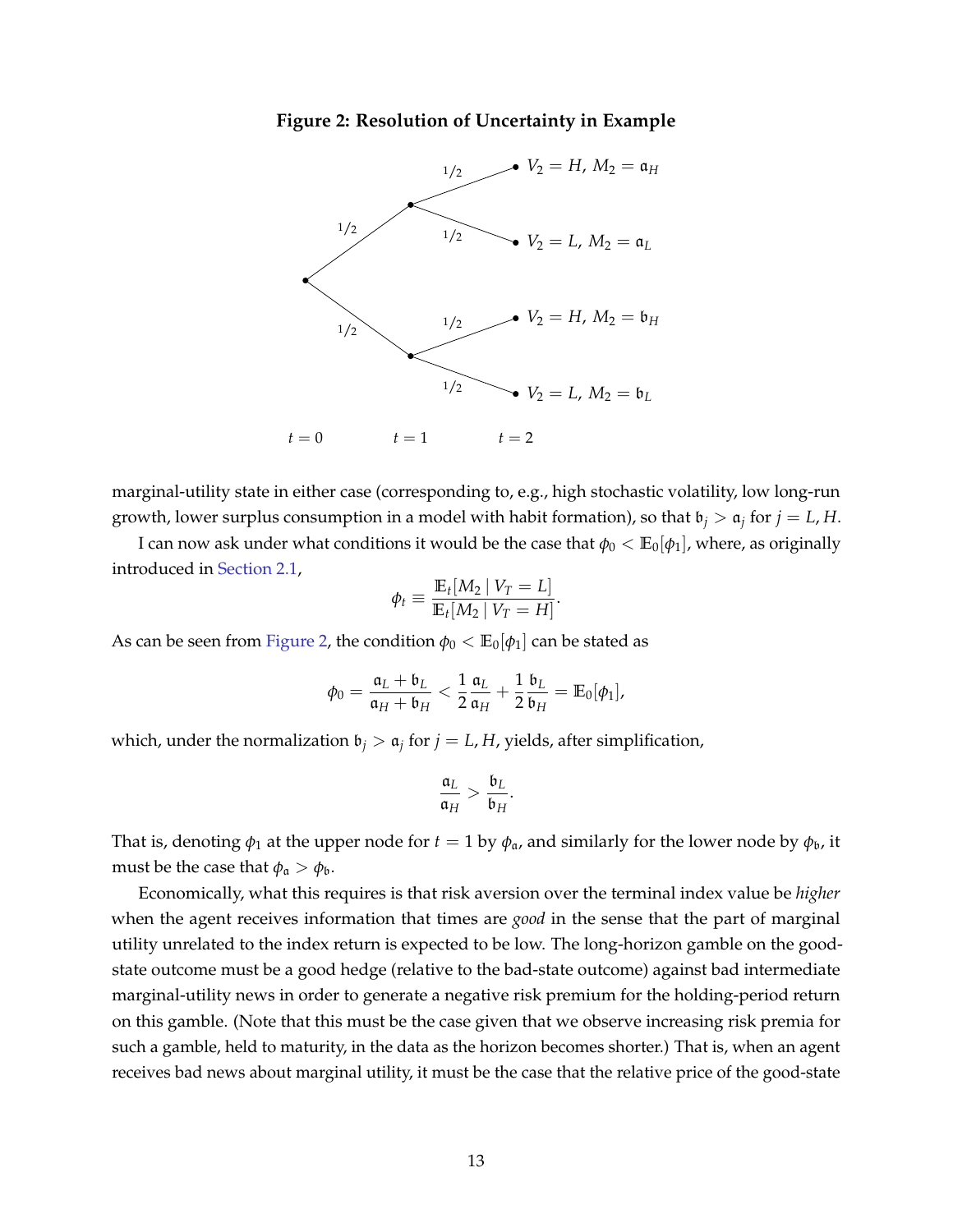<span id="page-14-1"></span>

*Notes:* Risk prices are calculated as averages over 2,000,000 years of simulated monthly data, following the formula in equation [\(4\)](#page-5-2). The model and calibration are as given in [Bansal and Yaron](#page-23-14) [\(2004\)](#page-23-14), where I use their Case II calibration. I solve the model numerically using the projection method of [Pohl, Schmedders, and Wilms](#page-25-0) [\(2018\)](#page-25-0).

gamble increases, which occurs when  $\phi_t$  decreases.<sup>[19](#page-14-0)</sup> Preliminary exploration indicates that this intuition can be shown to hold in more general cases, and this will be an interesting topic of future work on this subject.

The above condition is in general not met in leading representative-agent asset-pricing models. As an example, [Figure 3](#page-14-1) plots average risk prices by monthly (not weekly) horizon, as defined in the previous section, in the simulated long-run risks model of [Bansal and Yaron](#page-23-14) [\(2004\)](#page-23-14). Using code from [Pohl, Schmedders, and Wilms](#page-25-0) [\(2018\)](#page-25-0), I solve the model numerically using the calibration of [Bansal and Yaron](#page-23-14) [\(2004,](#page-23-14) Case II) with stochastic volatility.<sup>[20](#page-14-2)</sup> I then calculate average risk prices by months to expiration over 2,000,000 years of simulated monthly data. The risk prices are increasing very slightly by horizon, though not enough to be visible given the scale of the *y*-axis (set to be equivalent to the scale of [Figure 1](#page-11-0) for comparison).

Intuitively, when times are bad in the model, in the sense that marginal utility is high — i.e., when either stochastic volatility is high or expected long-run consumption growth is low — risk aversion over the terminal index value increases very slightly, violating the requirement derived

<span id="page-14-0"></span><sup>&</sup>lt;sup>19</sup>This can also occur when the bad-state probability  $\pi_t$  decreases relative to  $\pi_{t-1}$ , which was assumed away in this example, but again this requires bad news about marginal-utility growth to be concurrent with good news about the return state.

<span id="page-14-2"></span><sup>&</sup>lt;sup>20</sup>The solution uses projection methods and approximates expectations via quadrature in order to capture higherorder effects. See [Pohl, Schmedders, and Wilms](#page-25-0) [\(2018\)](#page-25-0) for further details, and their code is available at [https://](https://onlinelibrary.wiley.com/action/downloadSupplement?doi=10.1111%2Fjofi.12615&attachmentId=2193187742) [onlinelibrary.wiley.com/action/downloadSupplement?doi=10.1111%2Fjofi.12615&attachmentId=2193187742](https://onlinelibrary.wiley.com/action/downloadSupplement?doi=10.1111%2Fjofi.12615&attachmentId=2193187742).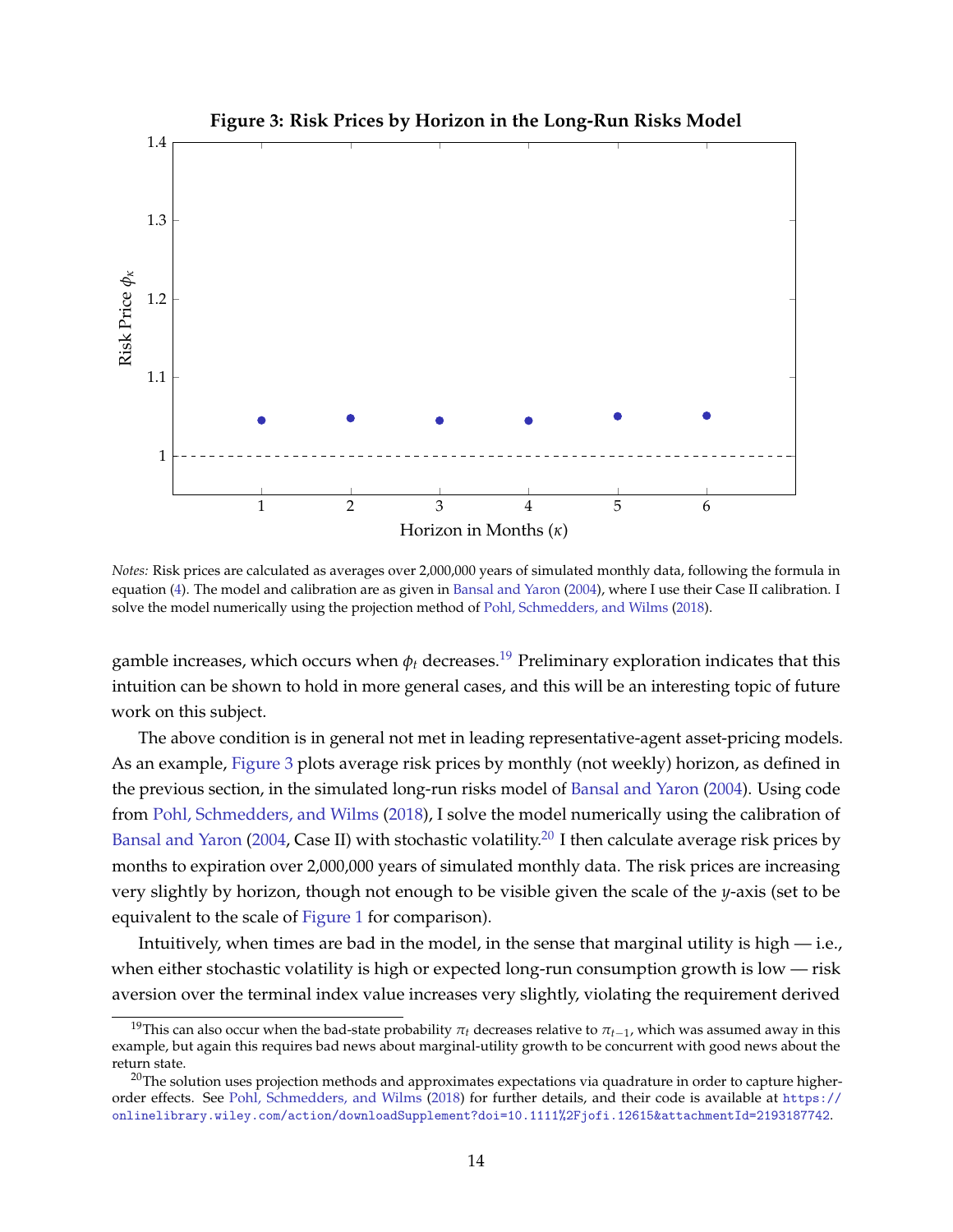above for the declining term structure of risk prices. See [Gormsen](#page-24-2) [\(2018\)](#page-24-2) for further discussion, as the requirement he derives to rationalize the cyclical variation in the equity term structure is quite similar to the requirement derived here.

#### **4.2. Dynamically Inconsistent Risk Preferences**

Departing from the standard representative-agent frameworks above, I can now ask what set of alternative assumptions could generate the patterns observed in the data. While there are likely to be many such frameworks, perhaps the simplest way of explaining the declining term structure of risk prices would be to take the declining relative-risk-aversion estimates at face value and assume that agents have different risk preferences over outcomes at different horizons. This is in fact exactly the tack taken by [Eisenbach and Schmalz](#page-24-16) [\(2016\)](#page-24-16) and [Andries, Eisenbach, and Schmalz](#page-23-15) [\(2018\)](#page-23-15), who motivate their approach by appealing both to experimental evidence and the previous asset-market evidence on downward-sloping risk premia.<sup>[21](#page-15-0)</sup>

I briefly present a version of the model considered by [Andries, Eisenbach, and Schmalz](#page-23-15) [\(2018\)](#page-23-15), who generalize [Epstein–Zin \(1989\)](#page-24-17) preferences to include horizon-dependent risk aversion. Utility *V<sup>t</sup>* is given by

<span id="page-15-1"></span>
$$
V_t = \left[ (1 - \delta) C_t^{1 - \frac{1}{\psi}} + \delta \mathbb{E}_t \left[ \widetilde{V}_{t+1}^{1 - \gamma_1} \right]^{\frac{1 - \frac{1}{\psi}}{1 - \gamma_1}} \right]^{\frac{1}{1 - \frac{1}{\psi}}}, \tag{15}
$$

where continuation utility  $\widetilde{V}_{t+1}$  follows the recursion

<span id="page-15-2"></span>
$$
\widetilde{V}_{t+1} = \left[ (1-\delta) C_{t+1}^{1-\frac{1}{\psi}} + \delta \mathbb{E}_t \left[ \widetilde{V}_{t+2}^{1-\gamma_2} \right]^{\frac{1-\frac{1}{\psi}}{1-\frac{1}{\psi}}} \right]^{-\frac{1}{1-\frac{1}{\psi}}}.
$$
\n(16)

The case  $\gamma_1 = \gamma_2$  is the usual [Epstein–Zin \(1989\)](#page-24-17) case, with no dynamic inconsistency. When *γ*<sup>1</sup> > *γ*2, however, risk aversion over near-term outcomes is greater than over distant-horizon outcomes. (This can be generalized to incorporate many different values over different horizons.) [Andries, Eisenbach, and Schmalz](#page-23-15) [\(2018\)](#page-23-15) show that regardless of the level of sophistication of the marginal (or representative) investor with respect to her dynamically inconsistent risk preferences, this leads to a declining term structure of equity risk premia.

The above specification is semi-reduced-form in the sense that it simply takes as given that risk preferences differ by horizon. But one way of rationalizing this framework in the context of pre-existing work on non-standard risk preferences may be to tie it to the literature on narrow framing and the equity premium begun by [Benartzi and Thaler](#page-23-16) [\(1995\)](#page-23-16). They propose that equity premia are higher than justified solely by the exposure of equity to consumption risk, because

<span id="page-15-0"></span><sup>&</sup>lt;sup>21</sup>[Eisenbach and Schmalz](#page-24-16) [\(2016\)](#page-24-16) include a review of experimental evidence of preference reversals as the horizon to uncertainty resolution decreases, as individuals seem to become more risk-averse or anxious about a lottery (or, in other settings, they get stage-fright on the day of a performance and regret having volunteered to perform). See also [Loewenstein](#page-25-13) [\(1996\)](#page-25-13) for an earlier review across multiple domains.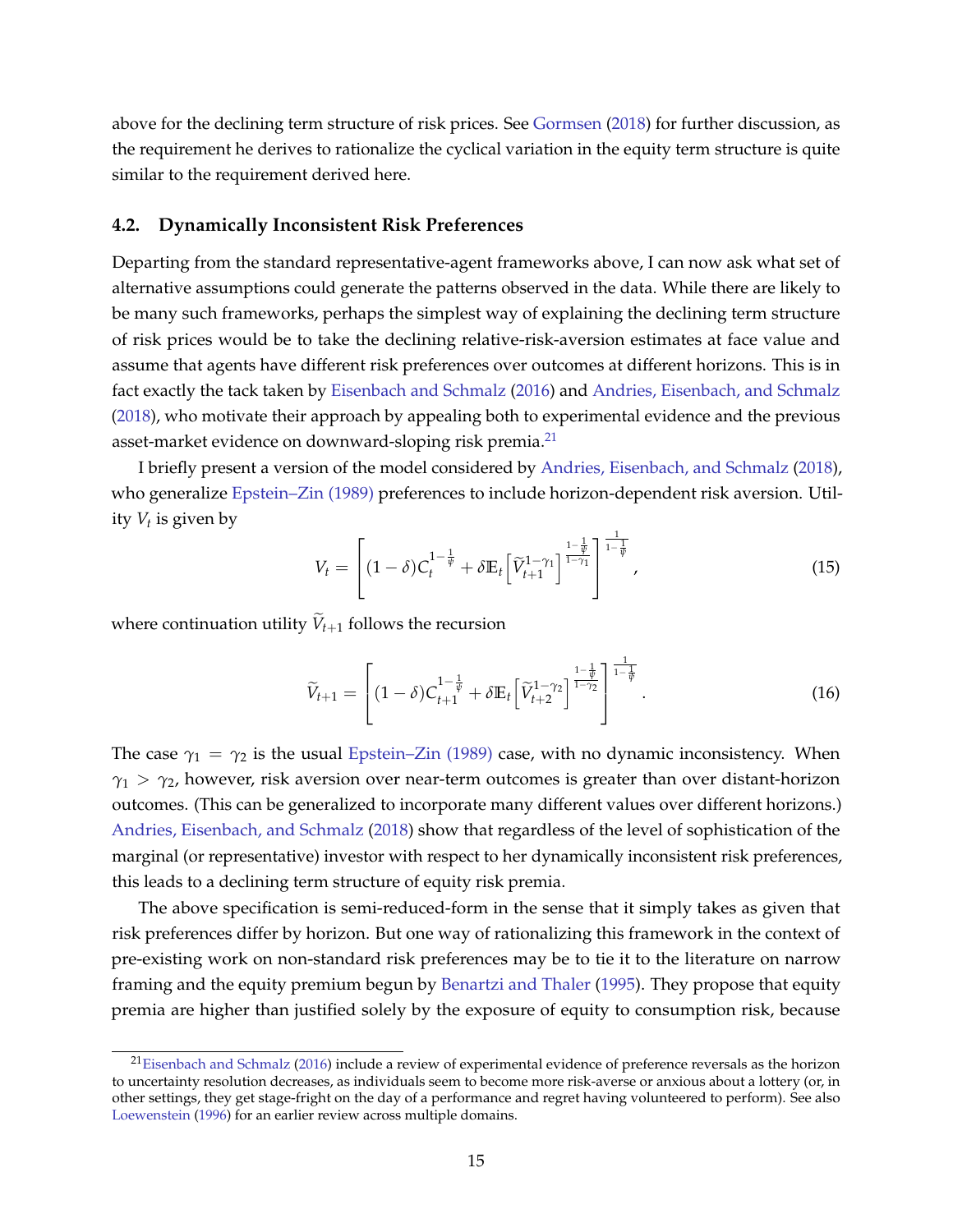people frame lotteries narrowly (so they experience gains and losses with respect to equity returns themselves) and are loss-averse. See also [Barberis and Huang](#page-23-10) [\(2008\)](#page-23-10) for a more recent survey, as well as Rabin and Weizsäcker [\(2009\)](#page-25-6) for a decision-making formalization of the earlier evidence and discussion of [Tversky and Kahneman](#page-25-14) [\(1981\)](#page-25-14).

One possible downside of the narrow-framing approach is that there are no clear guidelines as to what choice problems are narrowly framed.<sup>[22](#page-16-0)</sup> For example, do individuals narrowly frame every individual-stock-level investment decision, over all horizons? The empirical results in the previous section suggest that this may not be the case: one interpretation of that evidence is that near-term, salient outcomes are narrowly framed, which in combination with loss aversion causes effective short-horizon risk aversion to increase, at least for the overall equity index.<sup>[23](#page-16-1)</sup> This empirical approach can accordingly be thought of as a disciplining mechanism for the specification of narrow framing, and perhaps leads toward models of dynamically inconsistent risk preferences as discussed above.

### **4.3. Preferences over the Timing of Resolution of Uncertainty**

The above evidence that near-term outcomes command higher risk premia may seem to point in favor of a preference for late resolution of uncertainty, following the definition of [Kreps and Porteus](#page-24-18) [\(1978\)](#page-24-18). This is not quite the case; the near-term outcomes are both revealed and paid in the near term, whereas a test of preferences over the timing of the resolution of uncertainty would require a comparison of outcomes paying out at the same horizon, but with the payout value revealed early in some cases. $24$ 

There are nonetheless possible tests that do speak more directly to this preference. I have not yet implemented these tests in the data, so I relegate the details to [Appendix A.5,](#page-22-0) but the intuition can be summarized briefly here. One can construct dynamic strategies that generate early-resolution lotteries with late payoffs, simply by reinvesting the proceeds of an early-resolving (and early-paying) option in a risk-free security that then pays off at the desired (late) horizon. If the risk-free rate is uncorrelated with the index (and therefore with the payoff of the early-resolving option), then this strategy is effectively as risky as a strategy without the risk-free reinvestment, allowing the results above to speak to the preference over the resolution of uncertainty. But in the case that the risk-free rate is correlated with the payoff of the early-resolving option — for purposes of intuition, assume the correlation is positive — then this increases the riskiness of the early-resolution/late-payoff strategy relative to the late-resolution/late-payoff strategy, if one

<span id="page-16-0"></span> $^{22}$ This relates to the literature discussing "free parameters" in behavioral models; see, for example, [Wachter](#page-25-15) [\(2002\)](#page-25-15) for a discussion.

<span id="page-16-1"></span> $23$ Note, however, that this is captured only at a high level and in reduced form in the specification of [Andries,](#page-23-15) [Eisenbach, and Schmalz](#page-23-15) [\(2018\)](#page-23-15) presented above, given that their preferences are not themselves narrowly framed, and they are not loss-averse as they are continuously differentiable everywhere.

<span id="page-16-2"></span> $^{24}$ Formally, [Andries, Eisenbach, and Schmalz](#page-23-15) [\(2018\)](#page-23-15) show that risk preferences can be dynamically inconsistent in the manner above, with  $\gamma_1 > \gamma_2$  in [\(15\)](#page-15-1)-[\(16\)](#page-15-2), in such a way as to nonetheless not yield any clear prediction on the preference over the timing of resolution of uncertainty, as shown in their equation (5). Nonetheless, their Corollary 1 shows that this horizon-dependent risk aversion unambiguously lowers the timing premium relative to the benchmark case in which  $\gamma_1 = \gamma_2$ , even though the sign of the timing premium is ambiguous.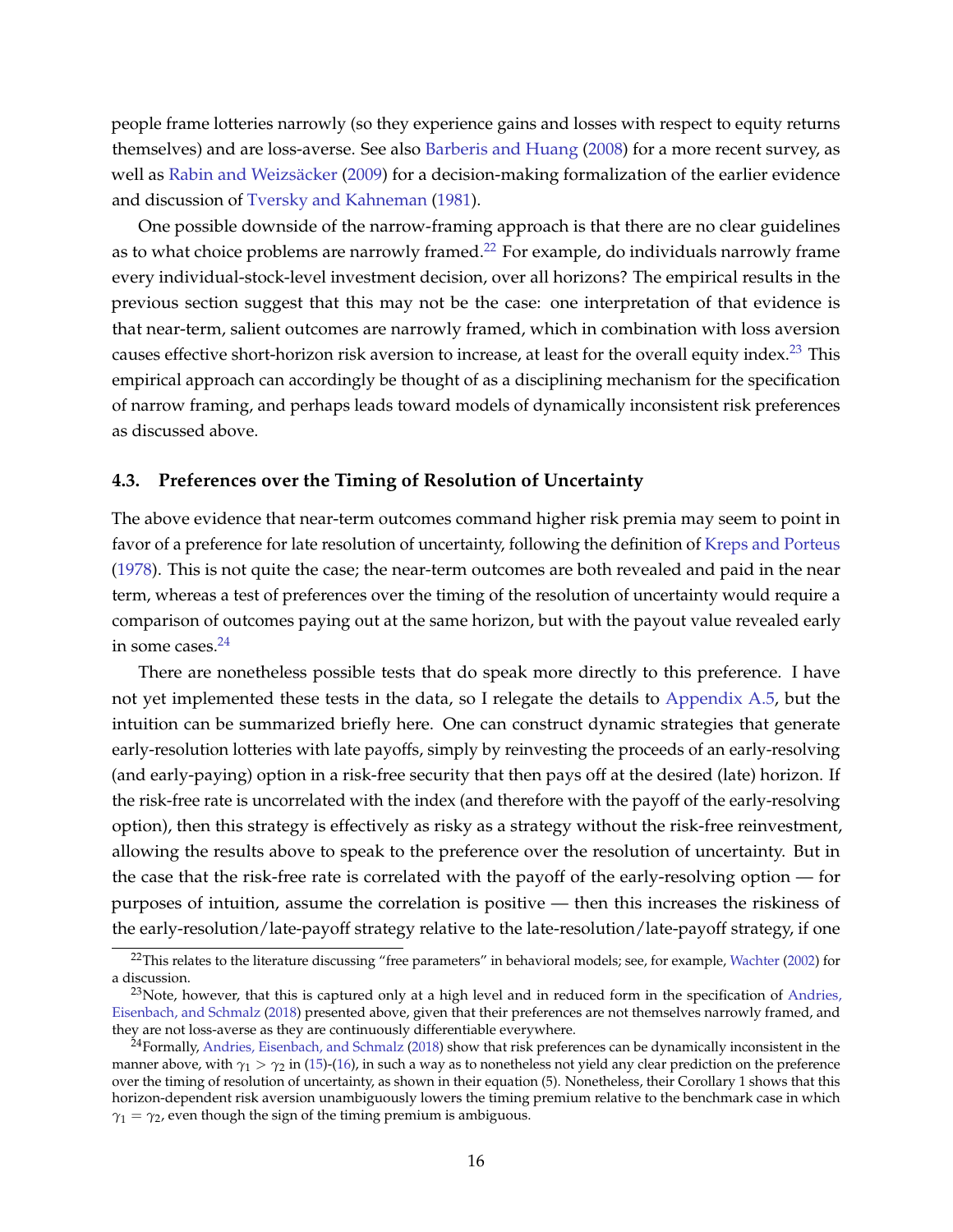maintains the same bins (which index the scale of the relative lottery payoffs) across option horizons as in [\(13\)](#page-9-3). It is thus as of yet unclear whether the options data suggests a preference for the timing of uncertainty resolution in either direction.

# <span id="page-17-0"></span>**5. Conclusion**

This paper presents evidence in favor of a declining term structure of risk prices with respect to gambles over small changes in the market index value over short to medium horizons; equivalently, it appears as if the market is more risk-averse with respect to short-horizon uncertainty over the index value than longer-horizon uncertainty. While I have discussed some classes of interpretations of the data, arguing here in favor of models with dynamically inconsistent risk preferences, further work remains to be done with respect to other classes of interpretations. It remains to be seen whether, for example, certain heterogeneous-agent models may be capable of rationalizing these findings.

The findings here may speak as well to the interpretation of the findings of [Augenblick and](#page-23-5) [Lazarus](#page-23-5) [\(2018\)](#page-23-5), who find evidence against the rational-expectations assumption in the data when considering the volatility of the risk-neutral probability processes used here. The current paper has said little about the rationality of forecasts: I use the definitional unbiasedness property of physical probabilities to construct risk-price estimates, and those risk-price estimates can in theory incorporate both the effects of risk aversion and any average forecast errors for the marginal investor. But the fact that the risk-price estimates imply quite reasonable risk-aversion values (even at short horizons) seems to indicate that such forecasts are closed to unbiased on average, $25$  though this of course does not preclude the excess volatility in conditional forecasts found by [Augenblick](#page-23-5) [and Lazarus](#page-23-5) [\(2018\)](#page-23-5). Additional work remains to be done in understanding the two sets of results in a unified framework.

<span id="page-17-1"></span><sup>&</sup>lt;sup>25</sup>Further, these reasonable risk-aversion estimates stand in contrast to the equity premium puzzle observed when considering the equity-index value itself, as documented by [Mehra and Prescott](#page-25-16) [\(1985\)](#page-25-16) and [Hansen and Jagannathan](#page-24-5) [\(1991\)](#page-24-5). But as discussed by [A¨ıt-Sahalia and Lo](#page-23-17) [\(2000\)](#page-23-17) and [Bliss and Panigirtzoglou](#page-23-7) [\(2004\)](#page-23-7), risk-aversion estimates obtained from option-price-based forecasts are in fact often much more reasonable than the values obtained in the equity-premium-puzzle literature, so my results add further evidence in favor of this pattern, particularly in the middle of the index-return distribution.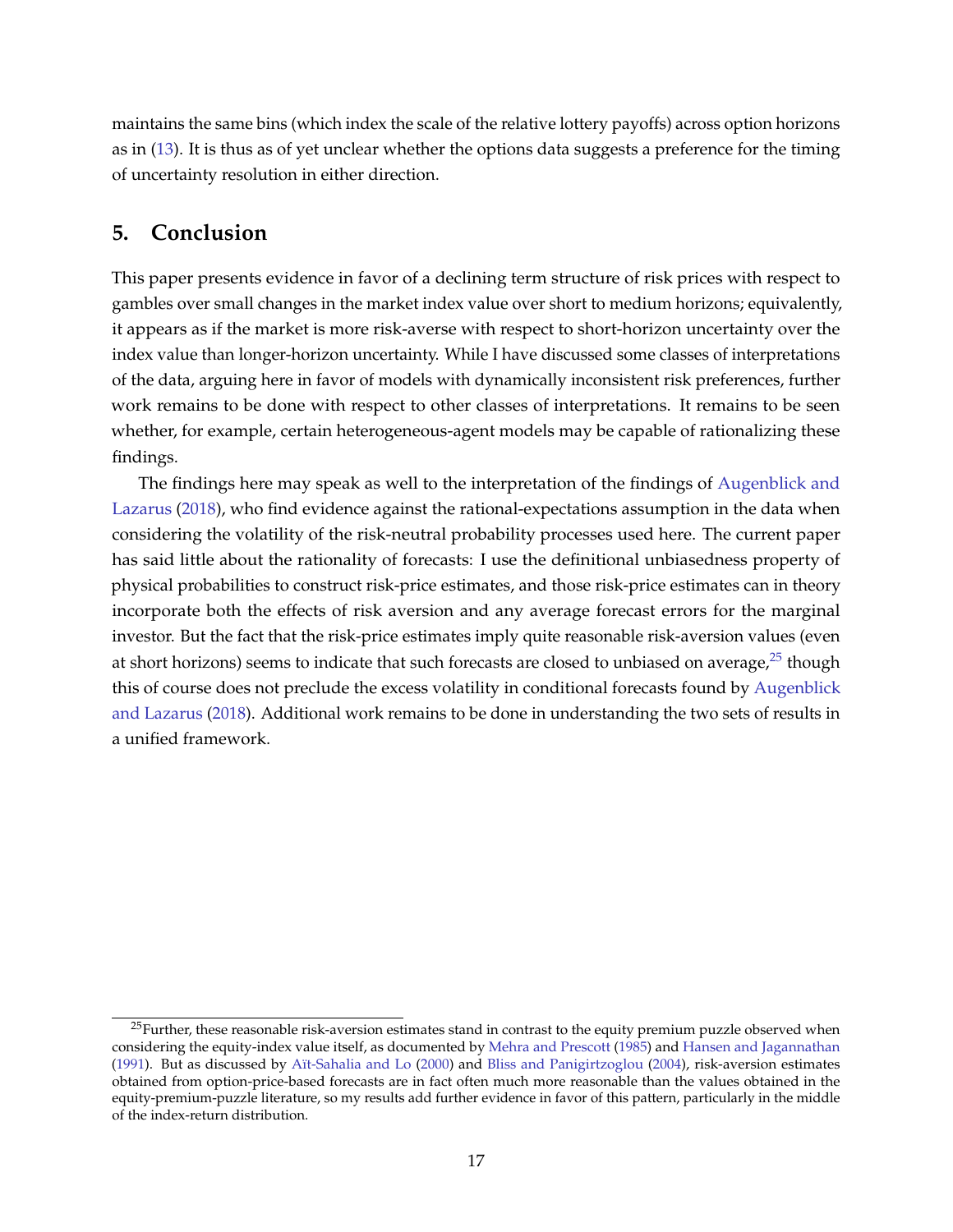# <span id="page-18-0"></span>**Appendix: Additional Technical Material**

### <span id="page-18-1"></span>**A.1. Theoretical Framework: Technical Details**

This appendix section presents the technical detail underlying the framework introduced in [Sec](#page-4-1)[tion 2.1,](#page-4-1) largely following the setup in [Augenblick and Lazarus](#page-23-5) [\(2018\)](#page-23-5), which includes additional discussion.

I consider a discrete probability space  $(\Omega, \mathcal{F}, \mathbb{P})$  endowed with the filtration  $\mathbb{F} = {\{\mathcal{F}_t\}}_{t \in \mathbb{N}}$ . A realization of the elementary state is denoted by  $ω ∈ Ω$ . I will be concerned with the ex-dividend value of the market index,  $V_t \colon \Omega \to \mathbb{R}_+$ , on some option expiration date *T* (or set of dates  $\{T\}$ ); the subscript  $t$  will refer generally to  $\mathcal{F}_t$ -adapted processes. A European call option on the market index with strike price *K* has payoff  $X_{T,K} = \max\{V_T - K, 0\}$ , and denote its time-*t* price as  $q_{t,K}$ . Assume without loss of generality that these option prices are observable for some set of strike prices  $K \subseteq \mathbb{R}_+$  beginning at date 0.

These option prices will be of interest for inferring a distribution over the change in value of the market index from 0 to *T*, or equivalently, fixing the first trading date 0 and  $\mathcal{F}_0$ , the value of the market index as of *T*. For notation, say that *index state*  $v_j \in \overline{V}_T \subset \mathbb{R}_+$  is realized for the market index as of date  $T$  if  $V_T=v_j$ , and I will consider an ordered subset  $\mathcal{V}_T\subseteq\overline{\mathcal{V}}_T$ , where  $\mathcal{V}_T\equiv\{v_1,v_2,\ldots,v_J\}$ , and  $v_1 < v_2 < \ldots < v_J$ . The measure  $\mathbb{P}: \mathcal{F} \to [0,1]$  governs the *objective* or *physical* probabilities of these index states. The time-*t* objective probability that the index realizes state  $v_j$  at date  $T$  is

<span id="page-18-4"></span>
$$
\mathbb{P}_t(V_T = v_j) = \sum_{\omega \colon V_T(\omega) = v_j} \mathbb{P}_t(\omega),\tag{A.1}
$$

where  $\mathbb{P}_t(\cdot) \equiv \mathbb{P}(\cdot | \mathcal{F}_t)$  is the conditional probability.

The absence of arbitrage (assumed following the definition given by [Campbell,](#page-24-7) [2017\)](#page-24-7) implies the existence of a strictly positive *stochastic discount factor (SDF)* or *pricing kernel* process {*Mt*} (i.e.,  $M_t\colon\Omega\to\mathbb R_{++})$  such that the price  $S_t$  of a claim to an arbitrary state-contingent payoff  $X_T$  is given by

<span id="page-18-2"></span>
$$
S_t(X_T) = \mathbb{E}_t \left[ \frac{M_T}{M_t} X_T \right], \tag{A.2}
$$

where  $\mathbb{E}_{t}[\cdot] \equiv \mathbb{E}[\cdot|\mathcal{F}_{t}]$ , and we can initialize  $M_{0} = 1$ .

Define the *risk-neutral measure* **P**<sup>∗</sup> with respect to the objective measure **P** according to the Radon-Nikodym derivative

<span id="page-18-3"></span>
$$
\left. \frac{d\mathbb{P}^*}{d\mathbb{P}} \right|_{\mathcal{F}_t} = \frac{M_T/M_t}{\mathbb{E}_t[M_T/M_t]}.
$$
\n(A.3)

From equation [\(A.2\)](#page-18-2), the  $(T - t)$ -period gross risk-free rate is  $R_{t,T}^f \equiv 1/S_t(1_T) = 1/\mathbb{E}_t[M_T/M_t]$ , where  $1<sub>T</sub>$  refers to one unit of the numeraire delivered at *T*. Using this along with the change of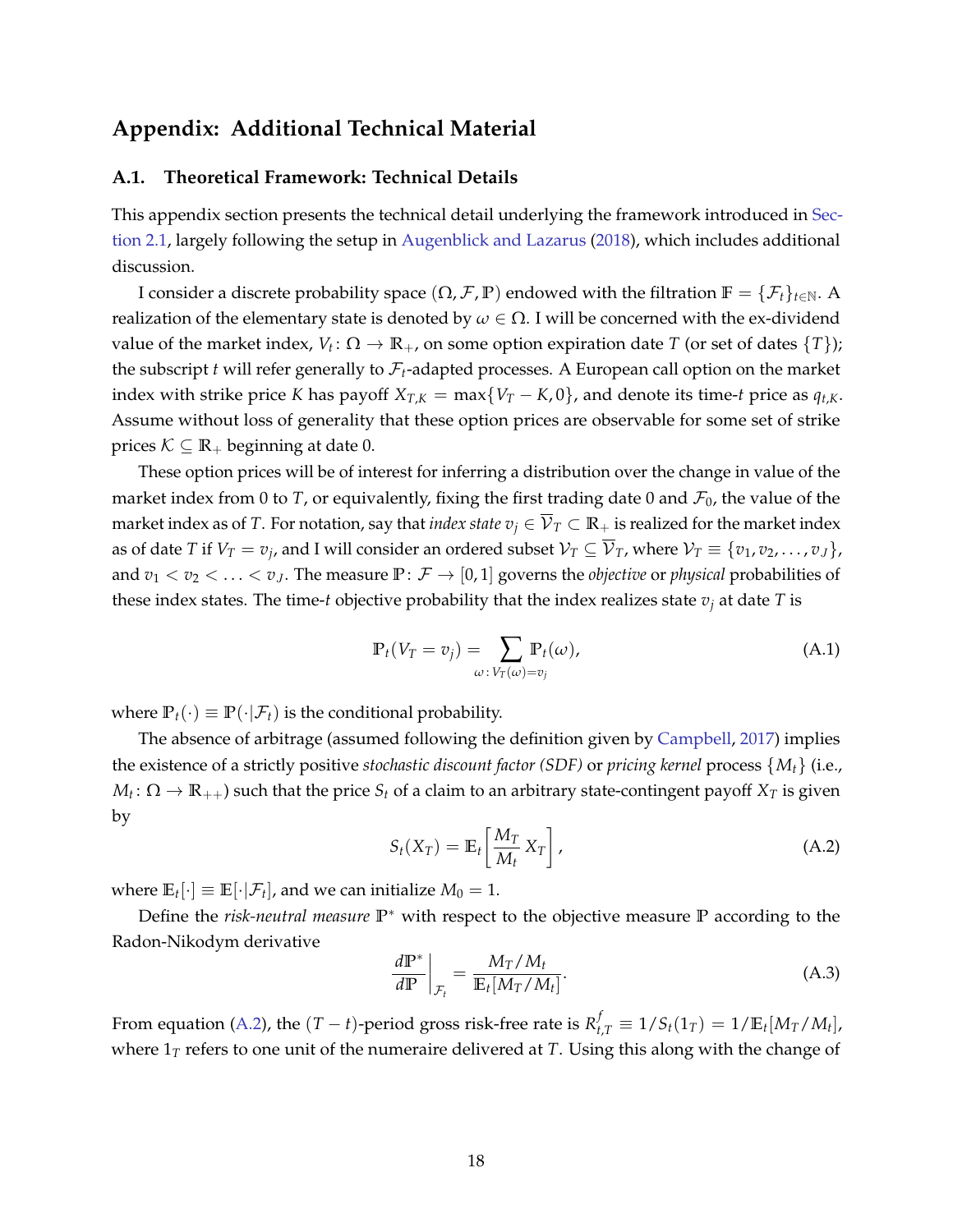measure in  $(A.3)$ , rewrite  $(A.2)$  as

<span id="page-19-2"></span><span id="page-19-1"></span>
$$
S_t(X_T) = \frac{1}{R_{t,T}^f} \mathbb{E}_t^*[X_T], \tag{A.4}
$$

as stated in the text, and where  $\mathbb{E}_t^*[\cdot]$  is again the conditional expectation under  $\mathbb{P}^*$ .

Now, using [\(A.1\)](#page-18-4) and [\(A.3\)](#page-18-3), the risk-neutral probability for index state  $v_j$  is

$$
\mathbb{P}_{t}^{*}(V_{T} = v_{j}) = \frac{\mathbb{E}_{t}[M_{T}/M_{t} | V_{T} = v_{j}]}{\mathbb{E}_{t}[M_{T}/M_{t}]} \mathbb{P}_{t}(V_{T} = v_{j}).
$$
\n(A.5)

The risk-neutral pricing equation [\(A.4\)](#page-19-1) can then be used to show that the date-*t* schedule of option prices  $\{q_{t,K}\}_K$  reveals the set of risk-neutral probabilities  $\{\mathbb{P}_t^*(V_T = v_j)\}_j$ , as stated in the text. Assume for notational simplicity that the set of traded option strike prices  $K$  coincides with  $V_T$ , and denote  $K_j = v_j$  for all *j*. We can then back out the risk-neutral probabilities of interest from option prices as follows:

<span id="page-19-3"></span>
$$
\mathbb{P}_t^*(V_T = v_j) = R_{t,T}^f \left[ \frac{q_{t,K_{j+1}} - q_{t,K_j}}{K_{j+1} - K_j} - \frac{q_{t,K_j} - q_{t,K_{j-1}}}{K_j - K_{j-1}} \right].
$$
\n(A.6)

[Augenblick and Lazarus](#page-23-5) [\(2018,](#page-23-5) Appendix A) present a brief derivation of this result, which follows directly from a discrete-state application of the classic result of [Breeden and Litzenberger](#page-23-11) [\(1978\)](#page-23-11).

Then using the definitions of  $\pi_{t,j}$  and  $\pi^*_{t,j}$  in equations [\(1\)](#page-4-4) and [\(2\)](#page-4-6), respectively, equation [\(3\)](#page-4-7) in the text then follows immediately from [\(A.5\)](#page-19-2).

### <span id="page-19-0"></span>**A.2. Proof of [Equation \(9\)](#page-7-5)**

Under the assumption in equation [\(8\)](#page-7-3), we have

$$
\begin{split} \frac{\widehat{\pi}_{t,j}^*}{\widehat{\pi}_{t,j}^* + \phi_{T-t}(1 - \widehat{\pi}_{t,j}^*)} - \frac{\pi_{t,j}^*}{\pi_{t,j}^* + \phi_{T-t}(1 - \pi_{t,j}^*)} \\ &= \frac{\pi_{t,j}^* + \epsilon_{t,j}}{\pi_{t,j}^* + \epsilon_{t,j} + \phi_{T-t}(1 - \pi_{t,j}^*)} - \frac{\pi_{t,j}^*}{\pi_{t,j}^* + \phi_{T-t}(1 - \pi_{t,j}^*)} \\ &= \frac{\epsilon_{t,j}\phi_{T-t}}{\left(\pi_{t,j}^* + \phi_{T-t}(1 - \pi_{t,j}^*)\right)\left(\epsilon_{t,j}(\phi_{T-t} - 1) + \pi_{t,j}^* + \phi_{T-t}(1 - \pi_{t,j}^*)\right)}. \end{split}
$$

A Taylor expansion of this expression in  $\epsilon_{t,j}$  and  $\phi_{T-t}$  around the point ( $||\epsilon_{t,j}||$ ,  $\phi_{T-t}$ ) = (0, 1), with notation as discussed in [Footnote 12,](#page-7-1) yields

$$
\frac{\widehat{\pi}^*_{t,j}}{\widehat{\pi}^*_{t,j} + \phi_{T-t}(1-\widehat{\pi}^*_{t,j})} - \frac{\pi^*_{t,j}}{\pi^*_{t,j} + \phi_{T-t}(1-\pi^*_{t,j})}
$$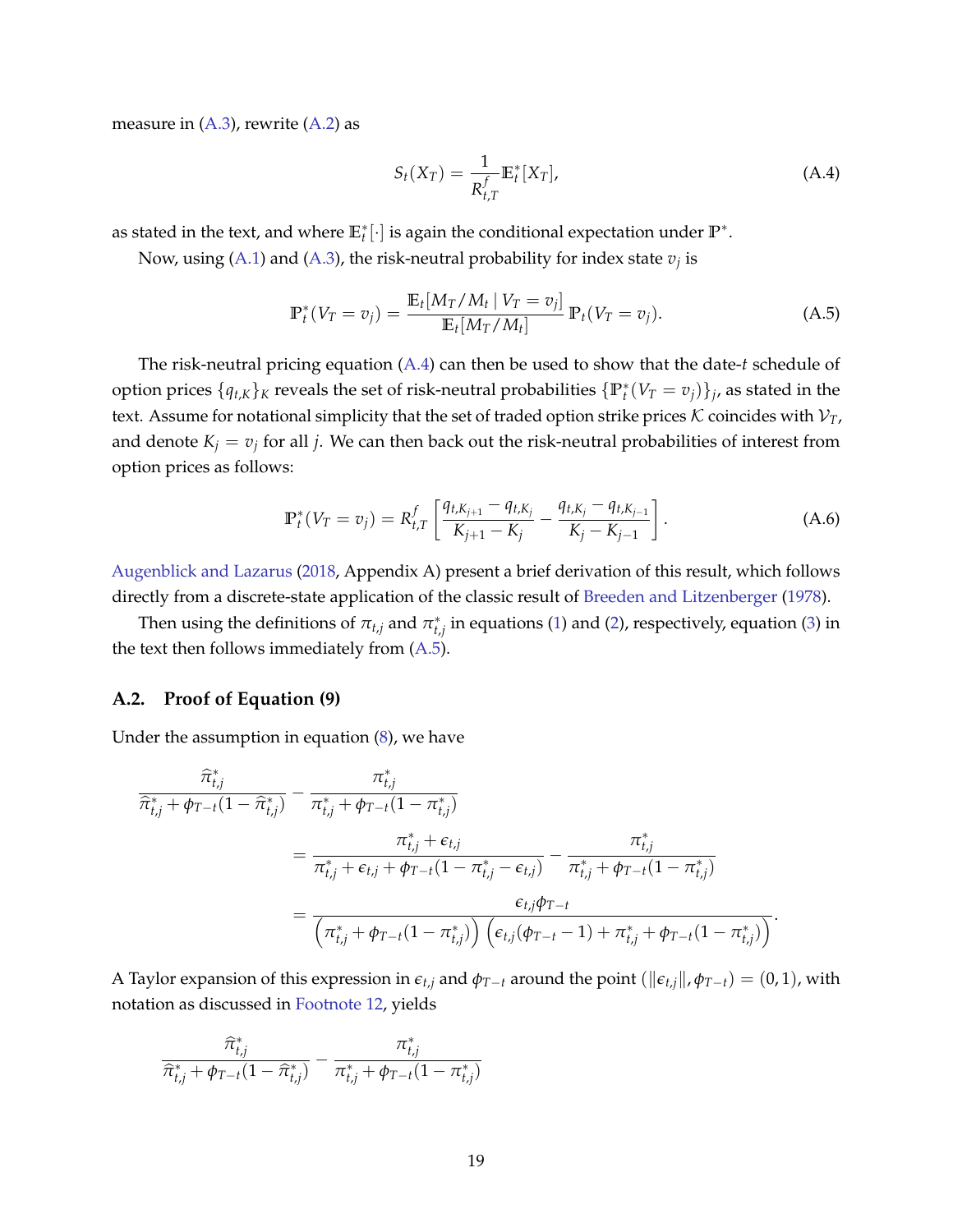$$
= \epsilon_{t,j} + \mathcal{O}(\|\epsilon_{t,j}\|^2) + \left( (2\pi_{t,j}^* - 1)\epsilon_{t,j} + \mathcal{O}(\|\epsilon_{t,j}\|^2) \right) (\phi_{T-t} - 1) + \mathcal{O}((\phi_{T-t} - 1)^2)
$$
  
=  $\epsilon_{t,j} + \mathcal{O}((\|\epsilon_{t,j}\| + (\phi_{T-t} - 1))^2),$ 

as stated.

#### <span id="page-20-0"></span>**A.3. Measurement of Risk-Neutral Distribution**

I briefly describe the measurement procedure here, and again see [Augenblick and Lazarus](#page-23-5) [\(2018\)](#page-23-5) for further detail and discussion. In addition to the option prices described in the text, OptionMetrics reports a risk-free zero-coupon yield curve across multiple maturities, as well as the underlying S&P 500 index price. I use the risk-free rate at the relevant horizon as an input in the measurement of risk-neutral beliefs, and I use the index price to observe the ex-post index state for each option expiration date *T* and assign probability 1 to that state on date *T*. [26](#page-20-1)

I then measure the risk-neutral distribution for returns by applying the following steps to the observed option-price cross-sections, following [Malz](#page-25-9) [\(2014\)](#page-25-9):

- 1. Transform the collections of call- and put-price cross-sections (for example, for call options on date *t* for expiration date *T*, this set is  $\{q_{t,K}\}_{K \in \mathcal{K}}$  into [Black–Scholes](#page-23-12) implied volatilities.
- <span id="page-20-3"></span>2. Fit a cubic spline to interpolate a smooth function between the points in the resulting impliedvolatility schedule for each trading date–expiration date pair (separately for the call- and put-option values). The spline is *clamped*: its boundary conditions are that the slope of the spline at the minimum and maximum values of the knot points  ${q_{t,K}}_{K \in K}$  is equal to 0; further, to extrapolate outside of the range of observed knot points, set the implied volatilities for those unobserved strikes equal to the implied volatility for the closest observed strike (i.e., maintain a slope of 0 for the implied-volatility schedule outside the observed range).
- 3. Evaluate this spline (separately for calls and puts) at 1,901 strike prices, for S&P index values ranging from 200 to 4,000 (so that the evaluation strike prices are  $K = 200, 202, \ldots, 4000$ ), to obtain a set of implied-volatility values across this fine grid of possible strike prices.<sup>[27](#page-20-2)</sup>
- 4. Average the separate call- and put-option implied-volatility values from the previous step at each strike for each (*t*, *T*) pair, to obtain a single implied-volatility schedule across strikes for each such  $(t, T)$  pair. (Given put-call parity, the implied-volatility values for calls and puts should in theory be equal at a given strike; in practice, they tend to differ slightly given market

 $\Box$ 

<span id="page-20-1"></span><sup>&</sup>lt;sup>26</sup>The settlement value for many S&P 500 options in fact reflects the opening (rather than closing) price on the expiration date; for example, the payoff for the traditional monthly S&P 500 option contract expiring on the third Friday of each month depends on the opening S&P index value on that third Friday morning, while the payoff for the more recently introduced end-of-month option contract depends on the closing S&P index value on the last business day of the month. See [http://www.cboe.com/](http://www.cboe.com/spx)SPX for further detail. For my dataset, 441 of the 685 option expiration dates correspond to A.M.-settled options. To obtain the ex-post return state for A.M.-settled options, I hand-collect the option settlement values for these expiration dates from the Chicago Board Options Exchange (CBOE) website, which posts these values.

<span id="page-20-2"></span><sup>&</sup>lt;sup>27</sup>This set of ∼1,900 strike prices is on average about 20 times larger than the set of strikes for which there are prices in the data, as there is a mean of roughly 94 observed values in a typical set  $\{q_{t,k}\}_{k \in \mathcal{K}}$  (and similarly for put options).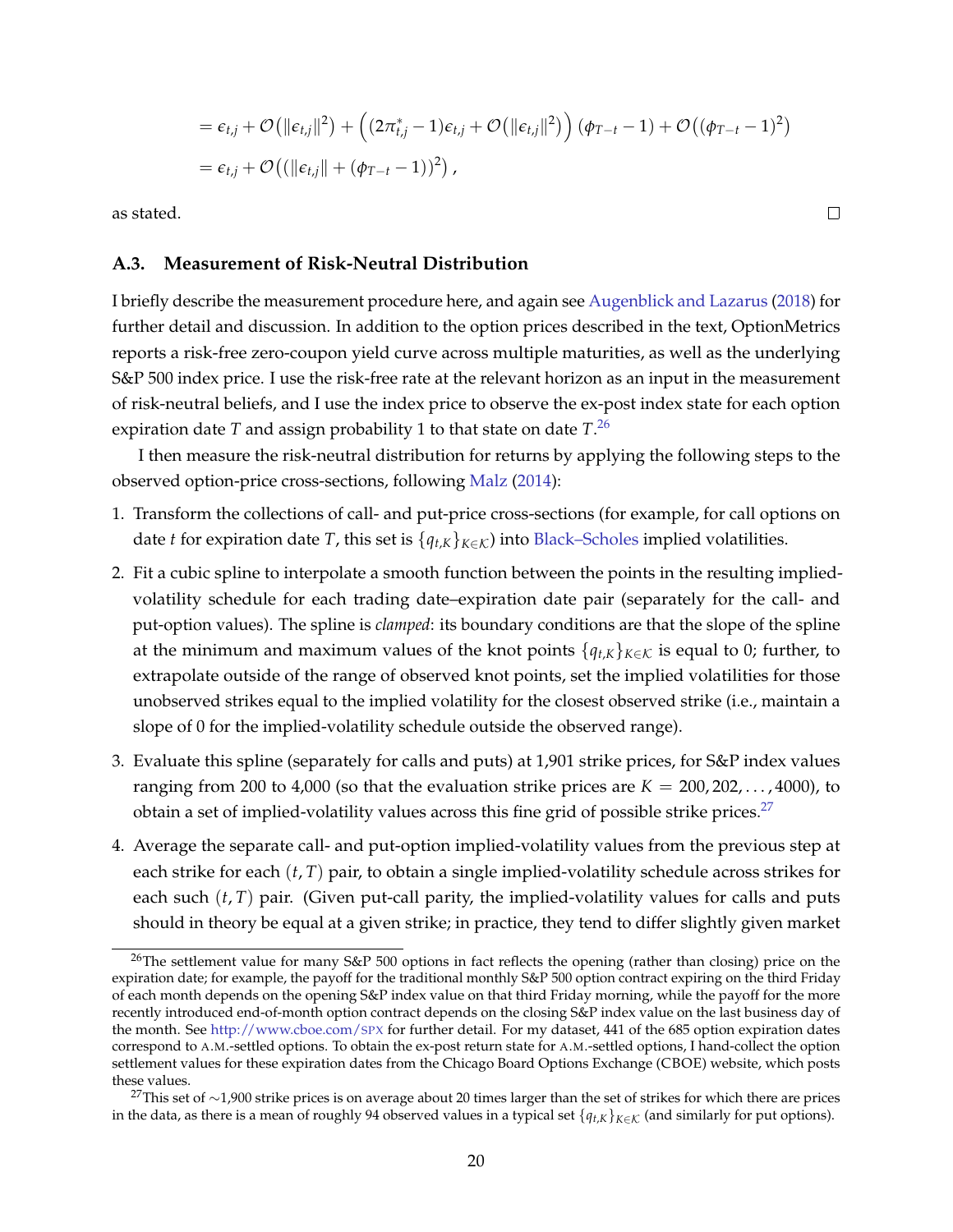microstructure issues, so using the mean of the two values is a simple way of averaging out the effects of such idiosyncratic noise. This step is the only point of distinction between our procedure and that of [Malz,](#page-25-9) who assumes access to a single implied-volatility schedule and thus does not consider call and put prices separately.)

- <span id="page-21-3"></span>5. Invert the single resulting smoothed 1,901-point implied-volatility schedule for each (*t*, *T*) pair to transform these values back into call prices, and denote this fitted call-price schedule as  $\{\hat{q}_{t,K}\}_{K \in \{200, 202, ..., 4000\}}$ .
- 6. Calculate the risk-neutral CDF for the date-*T* index value at strike price *K* using  $\mathbb{P}_t^*(V_T < K)$  =  $1 + R_t^f$ *t*<sub>*t*</sub>,*T*( $\hat{q}_{t,K} - \hat{q}_{t,K-2}$ )/2, following equation [\(A.6\)](#page-19-3). (The index-value distance between the two adjacent strikes is equal to 2 given that I evaluate the spline at intervals of two index points.)
- 7. For clarity, temporarily index the set of expiration dates by the subscript *i*, so that that set is given by  $\{T_i\}_i$  (rather than the generic  $\{T\}$ ). Defining  $V_{i,j,\max}$  and  $V_{i,j,\min}$  to be the date- $T_i$  index values corresponding to the upper and lower bounds, respectively, of the bin defining index state  $v_j$ , $^{28}$  $^{28}$  $^{28}$  I then calculate the risk-neutral probability that state  $v_j$  will be realized at date  $T_i$ , referred to with slight notational abuse as  $\mathbb{P}_t^*(v_j)$ , as

$$
\mathbb{P}_t^*(s_j) = \mathbb{P}_t^*(V_{T_i} < V_{i,j,\text{max}}) - \mathbb{P}_t^*(V_{T_i} < V_{i,j,\text{min}}),
$$

where the CDF values are taken from the previous step using linear interpolation between whichever two strike values  $K \in \{200, 202, \ldots, 4000\}$  are nearest to  $V_{i,j,\max}$  and  $V_{i,j,\min}$ , respectively.

Note that I transform the option prices into [Black–Scholes](#page-23-12) implied volatilities simply for purposes of fitting the cubic spline and then transform these implied volatilities back into call prices before calculating risk-neutral beliefs, so this procedure does *not* require the [Black–Scholes](#page-23-12) model to be correct.<sup>[29](#page-21-2)</sup> The clamped cubic spline proposed by [Malz](#page-25-9) [\(2014\)](#page-25-9), and used in step [2](#page-20-3) above, is chosen to ensure that the call-price schedule obtained in step [5](#page-21-3) is decreasing and convex with respect to the strike price outside the range of observable strike prices, as required under the restriction of no arbitrage. Violations of these restrictions *inside* the range of observable strikes, as observed infrequently in the data, generate negative implied risk-neutral probabilities; in any case that this occurs, I set the associated risk-neutral probability to 0 and renormalize the remainder of the distribution.

### <span id="page-21-0"></span>**A.4. Details on GMM Estimation and Inference Procedure**

I construct risk-price point estimates by horizon, as reported in [Figure 1,](#page-11-0) using two-step GMM. I use the five-day-lagged observation as an instrument, and conduct estimation on the sample counterparts of the moment conditions in equation [\(12\)](#page-8-1). The price of risk parameter is constrained

<span id="page-21-1"></span> $^{28}$ That is, formally,  $V_{i,j,\text{min}} = R_{0_i,T_i}^f V_{T_0} \exp(s_j - 0.01)$  and  $V_{i,j,\text{max}} = R_{0_i,T_i}^f V_{0_i} \exp(s_j + 0.01)$ .

<span id="page-21-2"></span><sup>&</sup>lt;sup>29</sup>I conduct this transformation following [Malz](#page-25-9) [\(2014\)](#page-25-9), as well as much of the related literature.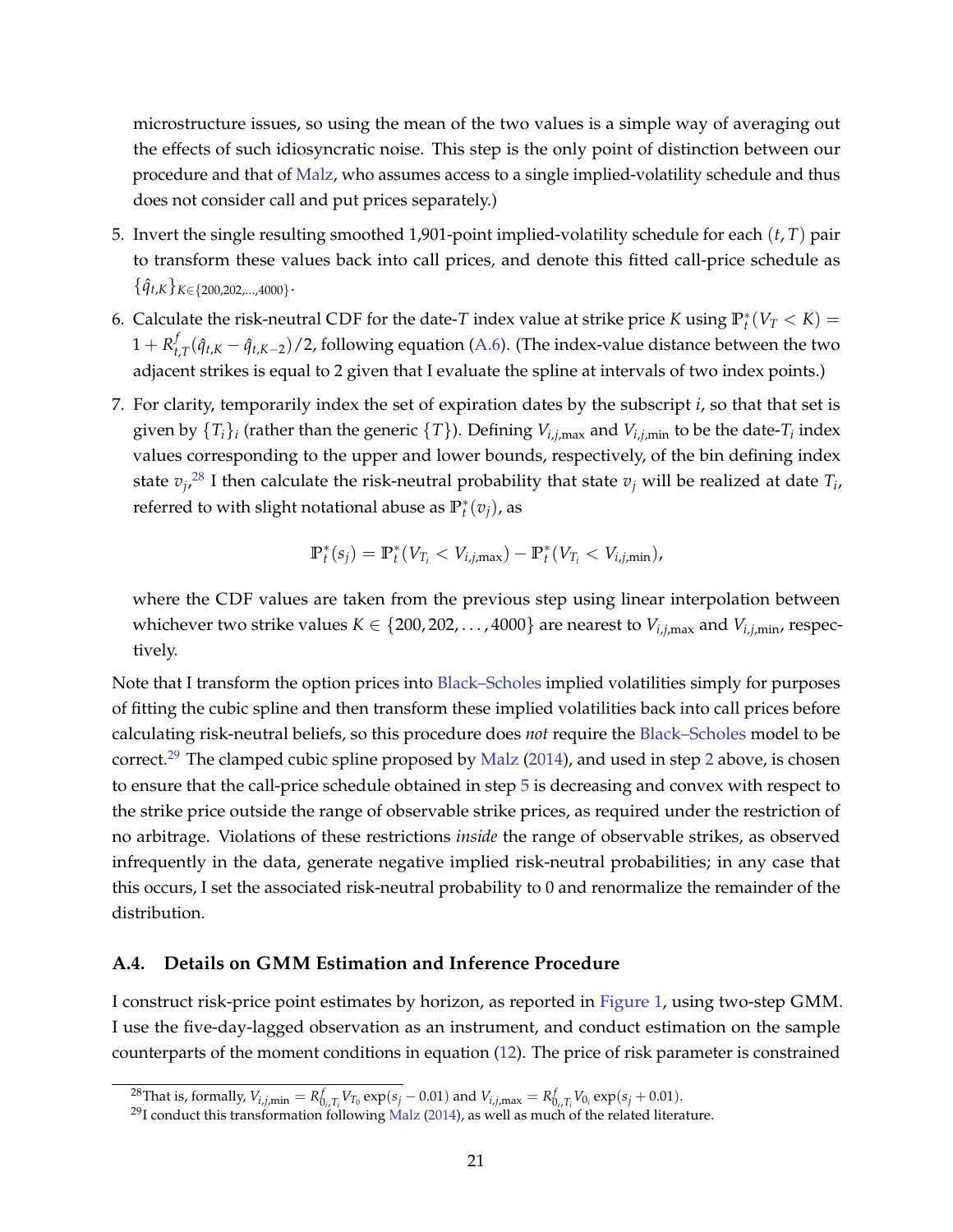to be equal for all days within a given weekly horizon to expiration. The first-stage weight matrix is  $Z'Z/\mathcal{T}$ , where  $Z$  is the data matrix for the instruments and  $\mathcal{T}$  is the number of observations. The second-stage weight matrix is then clustered by blocks of 8 time-adjacent observations.

This weight-matrix clustering is designed to match the inference procedure for estimating equation [\(14\)](#page-11-2), which is a block bootstrap with 8-observation (roughly 2-month) blocks. This bootstrap proceeds by re-estimating  $\phi_k$  on 500 redrawn bootstrap samples, rerunning the regression [\(14\)](#page-11-2) within each of these samples, and then calculating the distribution of the statistic  $\hat{\beta}^* - \hat{\beta}$ , where  $\widehat{\beta}^*$  is the bootstrap estimate for  $\beta$  and  $\widehat{\beta}$  is the estimate in the original sample. Denoting by  $q^*(\cdot)$ the quantile function of the bootstrap distribution of  $\hat{\beta}^* - \hat{\beta}$ , I then calculate the 95% confidence interval as  $[\hat{\beta}-q^*(0.975), \hat{\beta}-q^*(0.025)]$ . This follows the standard procedure for handling possible asymmetries in the finite-sample distribution of  $\hat{\beta} - \beta$ ; see, e.g., [Hall](#page-24-19) [\(1988\)](#page-24-19), [Hansen](#page-24-20) [\(2017\)](#page-24-20).

### <span id="page-22-0"></span>**A.5. Tests for Preferences over the Timing of Resolution of Uncertainty**

Consider a simple economy with two possible outcomes for the index value at each possible date, again *H* and *L*. Consider an option with a date-*T* payoff of  $X_{H,T} = \mathbb{1}\{V_T = H\}$  and date-*t* price *q*<sub>*H*</sub>,*t*, as well as the complementary low-state option with payoff  $X_{L,T} = 1$  {*V*<sub>*T*</sub> = *L*} = 1 – *X*<sub>*H*</sub>*T* and price  $q_{L,t}$ . Assume for now that  $T = 1$ . One can construct an early-resolving but late-paying gamble (where the payment horizon is  $\overline{T}$  > 1) using the following date-0 strategy:

- **1.** Purchase  $y/(q_{L,0} + q_{H,0})$  units of the low-state option (which costs  $yq_{L,0}/(q_{L,0} + q_{H,0}) = y\pi_0^*$ ), for a value *y* to be determined below.
- **2.** Purchase a forward contract to invest the proceeds of the date-1 option payoff from the previous step in the forward rate from  $t = 1$  to  $\overline{T}$ , denoted  $f_{0,1,\overline{T}}$ , conditional on the date-1 state being *L*. Set  $y = 1/f_{0,1,\overline{T}}$  in the previous step.

It can be seen that this strategy pays off 1 at date *T* if state *L* is revealed to be realized at date 1, and 0 otherwise. While the forward contract in step 2 is not directly observable in the data, its (average) price can be inferred using ex-post realizations of the risk-free rate  $R_1^f$  $\int_{1,\overline{T}}^{J}$  in state *L*, using an uncovered interest parity–like argument. This thus in theory allows for a test of preferences over the timing of resolution of uncertainty.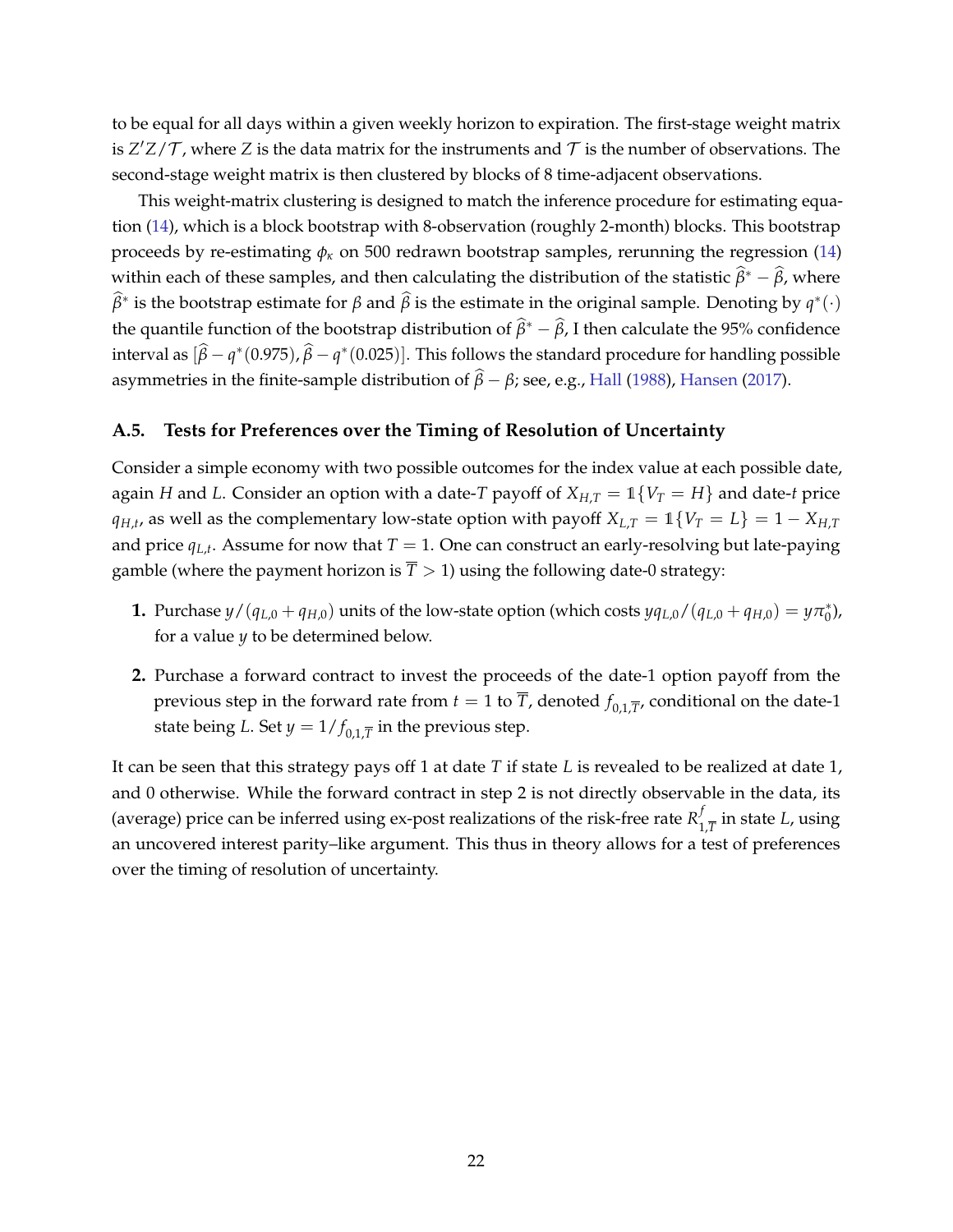# **References**

- <span id="page-23-8"></span>AÏT-SAHALIA, Y. AND A. W. LO (1998): "Nonparametric Estimation of State-Price Densities Implicit in Financial Asset Prices," *Journal of Finance*, 53, 499–547.
- <span id="page-23-17"></span>——— (2000): "Nonparametric Risk Management and Implied Risk Aversion," *Journal of Econometrics*, 94, 9–51.
- <span id="page-23-15"></span>ANDRIES, M., T. M. EISENBACH, AND M. C. SCHMALZ (2018): "Horizon-Dependent Risk Aversion and the Timing and Pricing of Uncertainty," *Federal Reserve Bank of New York Staff Report No. 703*.
- <span id="page-23-5"></span>AUGENBLICK, N. AND E. LAZARUS (2018): "Restrictions on Asset-Price Movements Under Rational Expectations: Theory and Evidence," *UC Berkeley and MIT Mimeo*.
- <span id="page-23-9"></span>AUGENBLICK, N. AND M. RABIN (2018): "Belief Movement, Uncertainty Reduction, and Rational Updating," *UC Berkeley and Harvard University Mimeo*.
- <span id="page-23-4"></span>BANSAL, R., S. MILLER, AND A. YARON (2017): "Is The Term Structure of Equity Risk Premia Upward Sloping?" *Duke University and University of Pennsylvania Mimeo*.
- <span id="page-23-14"></span>BANSAL, R. AND A. YARON (2004): "Risks for the Long Run: A Potential Resolution of Asset Pricing Puzzles," *Journal of Finance*, 59, 1481–1509.
- <span id="page-23-10"></span>BARBERIS, N. AND M. HUANG (2008): "The Loss Aversion/Narrow Framing Approach to the Equity Premium Puzzle," in *Handbook of the Equity Risk Premium*, ed. by R. Mehra, Amsterdam: Elsevier, chap. 6, 199–236.
- <span id="page-23-16"></span>BENARTZI, S. AND R. H. THALER (1995): "Myopic Loss Aversion and the Equity Premium Puzzle," *Quarterly Journal of Economics*, 110, 73–92.
- <span id="page-23-0"></span>BINSBERGEN, J. V., M. BRANDT, AND R. KOIJEN (2012): "On the Timing and Pricing of Dividends," *American Economic Review*, 102, 1596–1618.
- <span id="page-23-1"></span>BINSBERGEN, J. V., W. HUESKES, R. KOIJEN, AND E. VRUGT (2013): "Equity Yields," *Journal of Financial Economics*, 110, 503–519.
- <span id="page-23-2"></span>BINSBERGEN, J. V. AND R. KOIJEN (2017): "The Term Structure of Returns: Facts and Theory," *Journal of Financial Economics*, 124, 1–21.
- <span id="page-23-12"></span>BLACK, F. AND M. SCHOLES (1973): "The Pricing of Options and Corporate Liabilities," *Journal of Political Economy*, 81, 637.
- <span id="page-23-7"></span>BLISS, R. R. AND N. PANIGIRTZOGLOU (2004): "Option-Implied Risk Aversion Estimates," *Journal of Finance*, 59, 407–446.
- <span id="page-23-6"></span>BOGUTH, O., M. CARLSON, A. FISHER, AND M. SIMUTIN (2011): "Conditional Risk and Performance Evaluation: Volatility Timing, Overconditioning, and New Estimates of Momentum Alphas," *Journal of Financial Economics*, 102, 363–389.

<span id="page-23-3"></span>——— (2012): "Leverage and the Limits of Arbitrage Pricing: Implications for Dividend Strips and the Term Structure of Equity Risk Premia," *Arizona State University, University of British Columbia, and University of Toronto Mimeo*.

- <span id="page-23-13"></span>BOROVIČKA, J., L. P. HANSEN, AND J. A. SCHEINKMAN (2016): "Misspecified Recovery," *Journal of Finance*, 71, 2493–2544.
- <span id="page-23-11"></span>BREEDEN, D. T. AND R. H. LITZENBERGER (1978): "Prices of State-Contingent Claims Implicit in Option Prices," *Journal of Business*, 51, 621–651.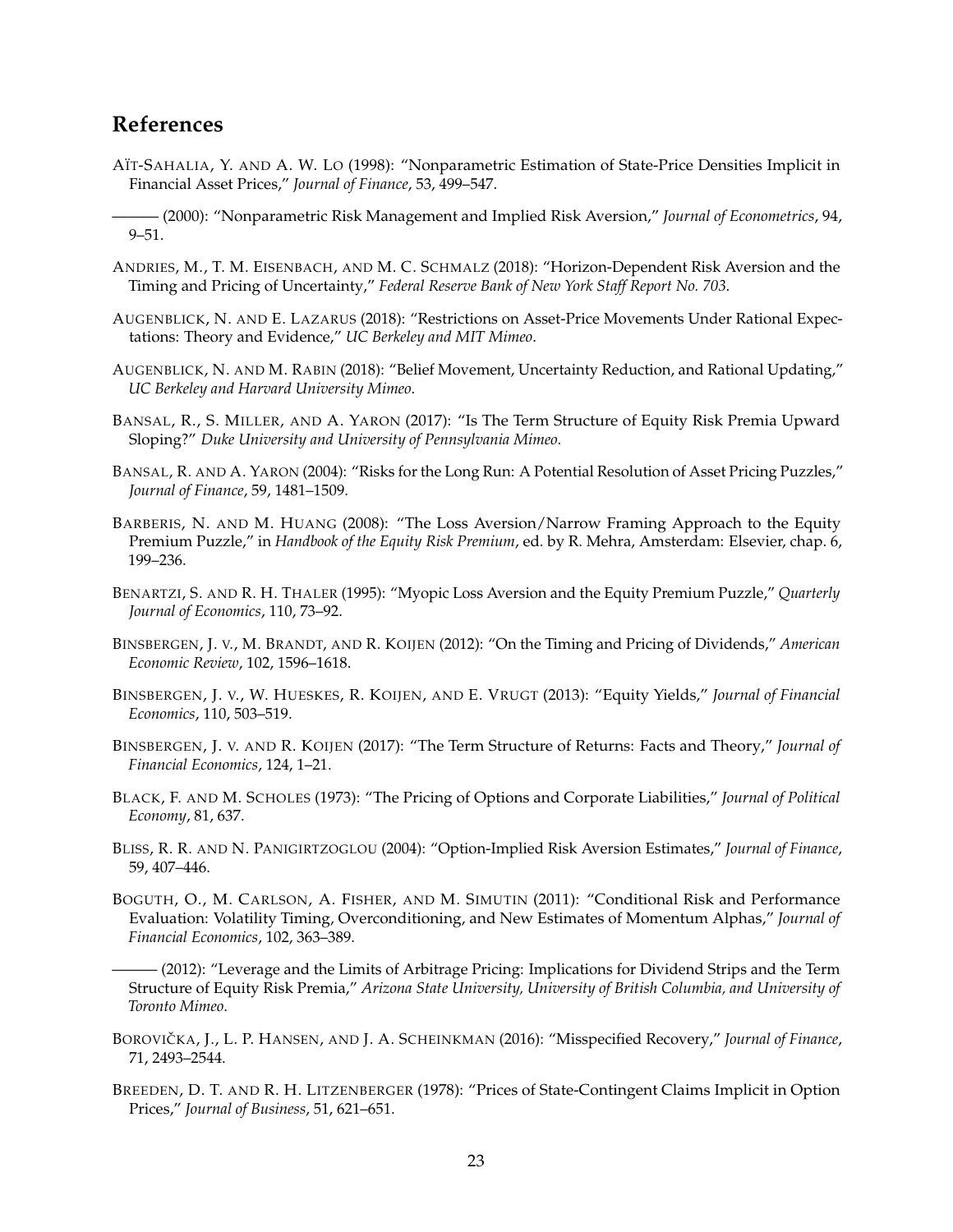- <span id="page-24-6"></span>CABALLERO, R. J., E. FARHI, AND P.-O. GOURINCHAS (2017): "Rents, Technical Change, and Risk Premia: Accounting for Secular Trends in Interest Rates, Returns on Capital, Earning Yields, and Factor Shares," *American Economic Review: Papers & Proceedings*, 107, 614–620.
- <span id="page-24-7"></span>CAMPBELL, J. Y. (2017): *Financial Decisions and Markets: A Course in Asset Pricing*, Princeton, NJ: Princeton University Press.
- <span id="page-24-0"></span>CAMPBELL, J. Y. AND T. VUOLTEENAHO (2004): "Bad Beta, Good Beta," *American Economic Review*, 94, 1249–1275.
- <span id="page-24-9"></span>CHABI-YO, F., R. GARCIA, AND E. RENAULT (2008): "State Dependence Can Explain the Risk Aversion Puzzle," *Review of Financial Studies*, 21, 973–1011.
- <span id="page-24-4"></span>DEW-BECKER, I., S. GIGLIO, A. LE, AND M. RODRIGUEZ (2017): "The Price of Variance Risk," *Journal of Financial Economics*, 123, 225–250.
- <span id="page-24-16"></span>EISENBACH, T. M. AND M. C. SCHMALZ (2016): "Anxiety in the Face of Risk," *Journal of Financial Economics*, 121, 414–426.
- <span id="page-24-17"></span>EPSTEIN, L. G. AND S. E. ZIN (1989): "Substitution, Risk Aversion, and the Temporal Behavior of Consumption and Asset Returns: A Theoretical Framework," *Econometrica*, 57, 937–969.
- <span id="page-24-3"></span>GIGLIO, S., M. MAGGIORI, AND J. STROEBEL (2015): "Very Long-Run Discount Rates," *Quarterly Journal of Economics*, 130, 1–53.
- <span id="page-24-2"></span>GORMSEN, N. J. (2018): "Time Variation of the Equity Term Structure," *University of Chicago Mimeo*.
- <span id="page-24-19"></span>HALL, P. (1988): "Theoretical Comparison of Bootstrap Confidence Intervals," *Annals of Statistics*, 16, 927–953.
- <span id="page-24-14"></span>HALL, P. AND J. L. HOROWITZ (1996): "Bootstrap Critical Values for Tests Based on Generalized-Method-of-Moments Estimators," *Econometrica*, 64, 891–916.
- <span id="page-24-20"></span>HANSEN, B. E. (2017): "Econometrics," *Unpublished Manuscript, University of Wisconsin*.
- <span id="page-24-12"></span><span id="page-24-11"></span>HANSEN, L. P. (1982): "Large Sample Properties of Generalised Method of Moments Estimators," *Econometrica*, 50, 1029–1054.
	- ——— (1985): "A Method for Calculating Bounds on the Asymptotic Covariance Matrices of Generalized Method of Moments Estimators," *Journal of Econometrics*, 30, 203–238.
- <span id="page-24-5"></span>HANSEN, L. P. AND R. JAGANNATHAN (1991): "Implications of Security Market Data for Models of Dynamic Economies," *Journal of Political Economy*, 99, 225–262.
- <span id="page-24-13"></span>HANSEN, L. P. AND K. J. SINGLETON (1982): "Generalized Instrumental Variables Estimation of Nonlinear Rational Expectations Models," *Econometrica*, 50, 1269–1286.
- <span id="page-24-1"></span>HASLER, M. AND R. MARFE` (2016): "Disaster Recovery and the Term Structure of Dividend Strips," *Journal of Financial Economics*, 122, 116–134.
- <span id="page-24-10"></span>HAYASHI, F. AND C. SIMS (1983): "Nearly Efficient Estimation of Time Series Models with Predetermined, but not Exogenous, Instruments," *Econometrica*, 51, 783–798.
- <span id="page-24-8"></span>JACKWERTH, J. C. (2000): "Recovering Risk Aversion from Option Prices and Realized Returns," *Review of Financial Studies*, 13, 433–451.
- <span id="page-24-18"></span>KREPS, D. M. AND E. L. PORTEUS (1978): "Temporal Resolution of Uncertainty and Dynamic Choice Theory," *Econometrica*, 46, 185.
- <span id="page-24-15"></span>LAZARUS, E., D. J. LEWIS, AND J. H. STOCK (2017): "The Size-Power Tradeoff in HAR Inference," *Harvard University Mimeo*.